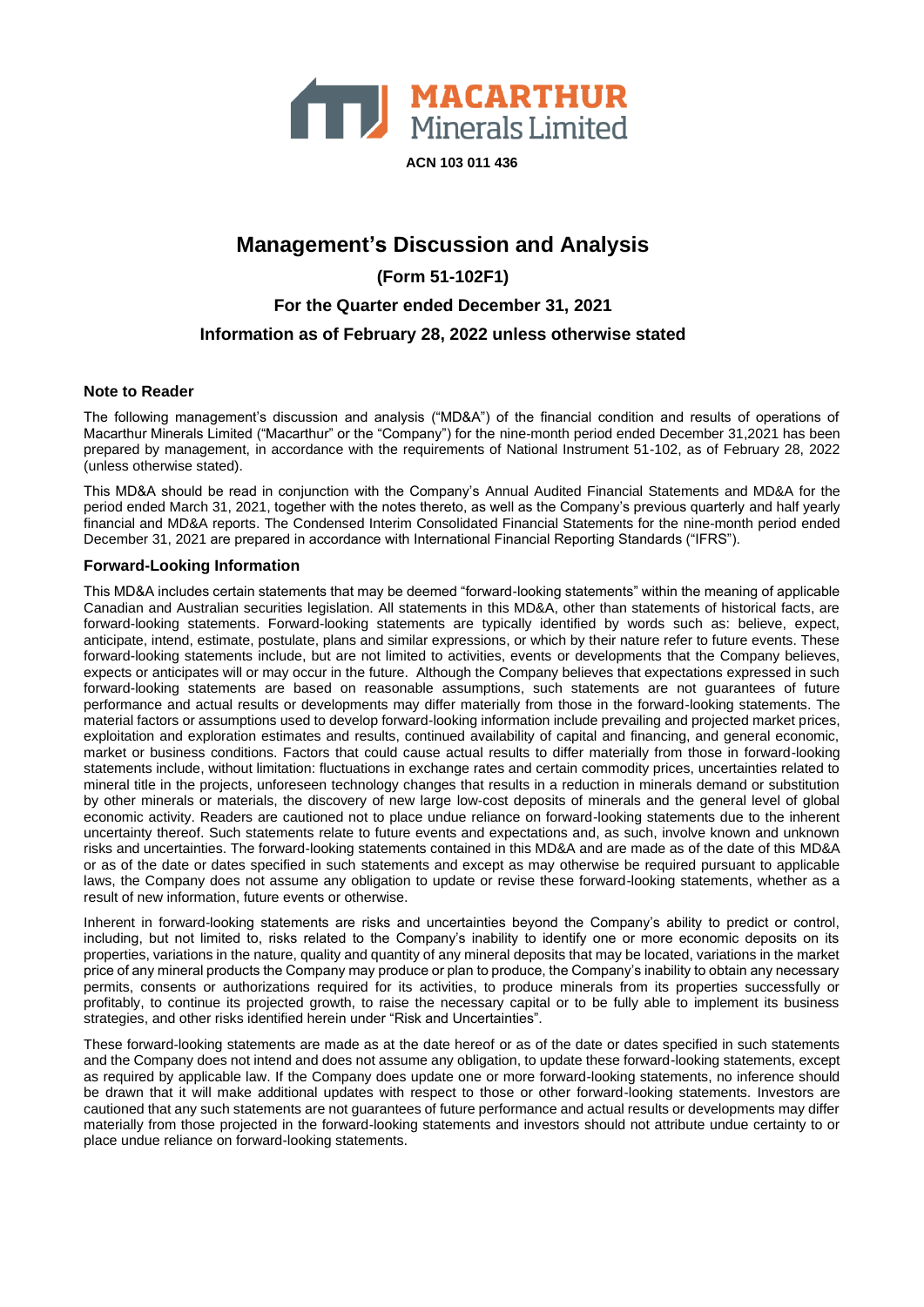## Discussion on Operations

## **BACKGROUND**

Macarthur Minerals Limited is an Australian public company listed in Canada on the TSX Venture Exchange ("TSX-V") (symbol: MMS), Australian Securities Exchange ("ASX") (symbol: MIO) and OTCQB Venture Market ("OTCQB") (symbol: MMSDF). Macarthur Minerals has three iron ore projects in the Yilgarn region of Western Australia. The Company also has two exploration project areas in the Pilbara, Western Australia for targeting iron ore. In addition, Macarthur Minerals has lithium brine interests in the Railroad Valley, Nevada, USA.

### **WESTERN AUSTRALIAN IRON ORE PROJECTS**

### *Lake Giles Projects*

Macarthur Minerals' Lake Giles Iron Ore Projects ("Lake Giles Projects") are located on mining tenements covering approximately 62 km<sup>2</sup>, 175 kilometres ("km") northwest of Kalgoorlie in Western Australia. Within the tenements, at least 33 km strike extent of outcropping banded iron formation ("BIF") occurs as low ridges, surrounded by intensely weathered and mostly unexposed granites, basalts and ultramafic rocks.

The Lake Giles Projects are situated in the Yilgarn Region of Western Australia. The Yilgarn Region is host to many significant mineral deposits that have been, or are being, mined for iron ore. The tenements cover the Yerilgee greenstone belt which is some 80 km in length and lies within the Southern Cross Province of the Yilgarn. The Lake Giles Projects are approximately 90 km from the existing Perth Kalgoorlie Railway that has a direct connection to the Port of Esperance in Western Australia, where it is intended that ore from the Projects will be shipped. Export is subject to available capacity, which is not certain. The Lake Giles Projects (comprising the Moonshine Magnetite Project and the Ularring Hematite Project) is located approximately 450 km east northeast of the coastal city of Perth, Western Australia, and approximately 115 km west of the town of Menzies. Exploration at the Ularring Hematite and Moonshine Magnetite Projects has been sufficient to allow the estimation of Mineral Resources for both projects.

#### **Ularring Hematite Project**

The Ularring Hematite Project's Mineral Resources are comprised of Indicated Mineral Resources of approximately 54.5 Mt @ 47.2% Fe and approximately 26 Mt @ 45.4% Fe Inferred Resources. The Mineral Resource estimates were prepared by CSA Global on behalf of Macarthur Minerals (NI43-101 Technical Report, 2012<sup>1</sup> ) and reported in accordance with the CIM Definition Standards for Mineral Resources and Reserves 2014.

The Company has received approval to develop an iron ore mine for the Ularring Hematite Project and associated infrastructure at the project location under the *Environmental Protection Act 1986* and the *Environmental and Biodiversity Conservation Act 1999*. On March 26, 2021 the Company made application for two miscellaneous licences to support the development of a mining camp and crushing and screening operations near the Snark deposit of the Ularring Hematite Project.

During the quarter, the Company undertook a programme of work to ensure that required approvals, mine planning and transport solutions are in place to enable a short run-up to commencement of direct shipping ore ("DSO") mining operations at the Snark and Drabble Downs deposits, subject to the iron ore price environment supporting the commencement of commercial DSO mining operations.

#### **Moonshine Magnetite Project**

On August 12, 2020 Macarthur Minerals released an updated Mineral Resource estimate for the Lake Giles Magnetite Project<sup>2</sup>. The Mineral Resource estimates includes Measured Resources of approximately 53.9 Mt @ 30.8% Fe, Indicated Resources of 218.7 Mt @ 27.5% Fe and Inferred Resources of 997.0 Mt @ 28.4% Fe.

The company has commenced its work for a Feasibility Study ("FS") focusing on the Moonshine magnetite deposit at Lake Giles. That work is well underway with the Mineral Resource estimates of the Moonshine deposit having been completed and released to the market on August 12, 2020. The Company filed the NI43-101 Technical Report on SEDAR, as announced on October 1, 2020<sup>3</sup>.

<sup>1</sup> NI 43-101 Technical Report filed October 1, 2012, titled "NI 43-101 Technical Report, Macarthur Minerals Limited, Pre-Feasibility Study, Ularring Hematite Project, Western Australia." 2 Refer to the Company's news release dated August 12, 2020.

<sup>3</sup> Refer to the Company's news release dated October 1, 2020.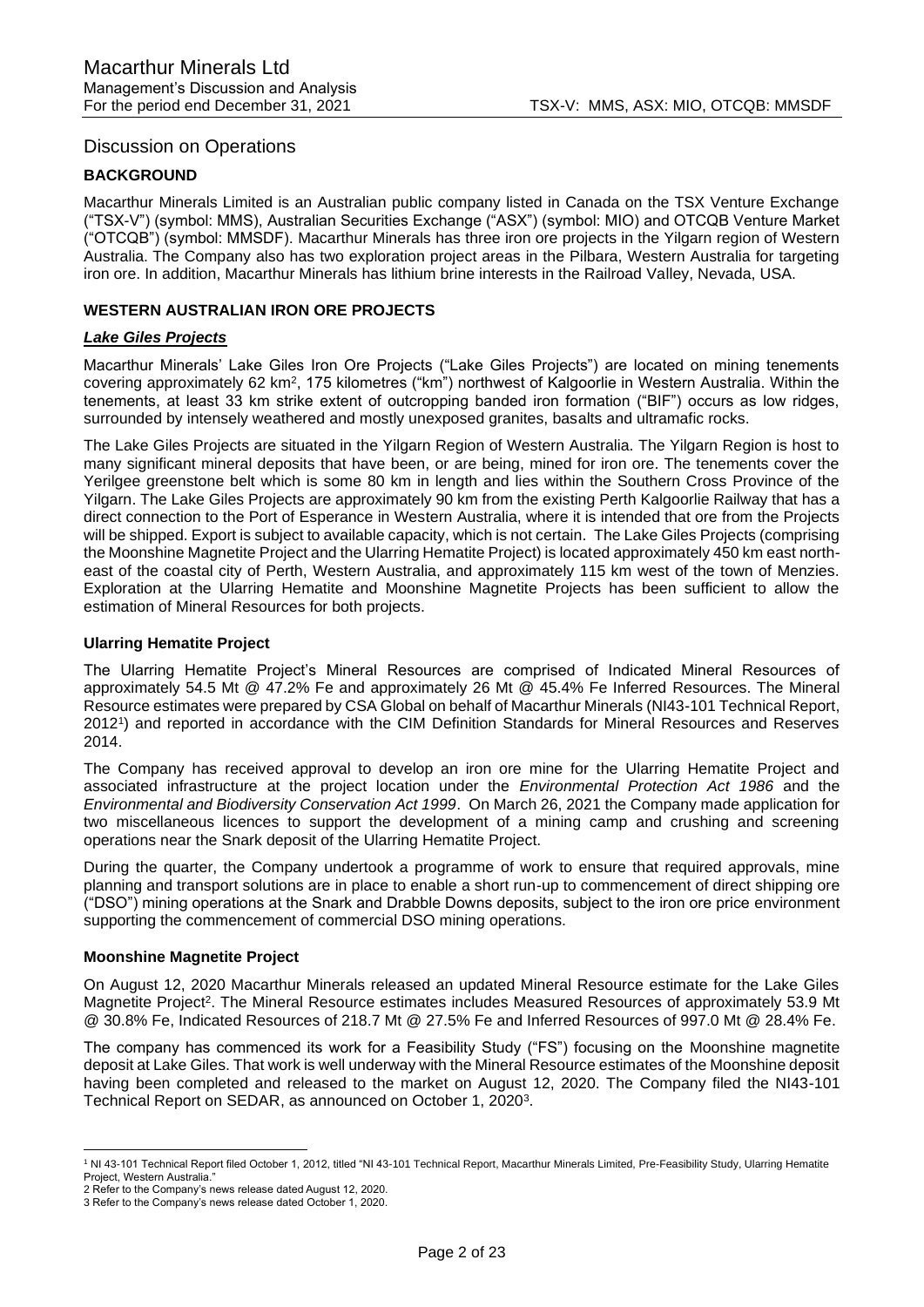## Discussion on Operations (Cont'd)

On March 26, 2021 the Company made application for two "water search miscellaneous licenses" for the purpose of exploring for groundwater to support magnetite processing for the Lake Giles Projects. The applications cover 533 km<sup>2</sup> of the Rebecca Palaeovalley up to 35 km east of the Project. Prior to these applications the Company engaged CGG to undertake an aerial electromagnetic ("EM") survey of the palaeochannels as announced on March 26, 2021. The survey data will be used to define groundwater drilling targets.

During the quarter, the Company progressed the process and non-processing infrastructure designs with its engineering consultants Engenium and commenced detailed pit optimisation and mine scheduling work with its mining engineering consultant, Orelogy. The study is now nearing completion and is in the cost estimation phase with FTI engaged to undertake financial modelling of the project.

## *Treppo Grande & Mt Jackson Iron Ore Project*

On February 15, 2018, the Company's wholly owned subsidiary, Esperance Iron Ore Export Company Pty Ltd ("EIOEC") made an application for Exploration License E77/2521 for the Treppo Grande Iron Ore Project ("Treppo Grande Project"). The Treppo Grande Project covers an area of 68 km<sup>2</sup> and is located approximately 32 km west of the Lake Giles Projects. The project is also 35 km east of Mineral Resource Ltd's (MRL) Koolyanobbing Iron Ore Operations and is in close proximity to established rail infrastructure to the Port of Esperance. This area had been held by a private exploration company wholly owned by renowned Kalgoorlie Prospector Mel Dalla-Costa for the past eight years under an Exploration License (EL77/1208). During this time, approval was granted for an exploration program of diamond drilling and geophysical mapping. The Treppo Grande Project has already benefited from flora and fauna baseline surveys indicating that the conservation values of Mt Manning are a lower priority than surrounding BIF ridges.

The Treppo Grande Project was explored in recent years for high grade hematite iron ore mineralisation. Historical exploration identified three potentially economic styles of DSO mineralisation including massive dense hematitic ironstones, specular hematite and oxidised 'Indurated Detrital Ironstone'. A drilling programme consisting of two diamond holes penetrated the hematitic ironstone at the J-Hook prospect.

Significant intercepts include 17.5m @ 65.53% Fe from 2.5 m from hole MMS002 and 40.4 m @ 55.54% Fe from 3.6 m from hole MMS001. The iron-rich mineralisation (> 55% Fe) is centered on the J-Hook prospect that contains occurrences of massive, fissile and specular hematite. The Company also has two iron ore exploration areas (E77/2543 and E77/2542) in the Yilgarn region, adding an additional 42 km<sup>2</sup> to the Company's portfolio. These tenements are adjacent to the Mt Jackson and Deception iron ore deposits owned by MRL.

The Treppo project is located within the proposed Helena and Aurora Range National Park, part of the State Government's Plan for Our Parks initiative. On 30 November 2021, Macarthur received a letter from the Minister for Mines and Petroleum stating that the Minister for Environment request that the application for tenure be refused. On 16 December 2021, the Company provided a submission to the Minister for Mines outlining the importance of the project to the region and a potential to work alongside the native title claimants. The tenement cannot progress to grant until a Ministerial decision is reached.

## **WESTERN AUSTRALIAN GOLD PROJECTS**

The Company completed a spinout of its Pilbara assets through an initial public offering ("IPO") of Infinity Mining Ltd (Infinity). Infinity under Australian Securities Exchange (ASX) ticker IMI was admitted to the Official list of ASX on 20 December 2021 and commenced trading on 22 December 2022 at 3.00 pm AEDT<sup>4</sup>.

Effective from 20 December 2021, Infinity exited the Macarthur Group. Macarthur Australia Limited, a wholly owned subsidiary of Macarthur, as a Seed Capitalist owns a 20.74% holding in Infinity and became a substantial holder.

Macarthur Iron Ore Pty Ltd, a wholly owned subsidiary of Macarthur, acquired two tenements E45/4735 and E45/5324 from Infinity under which all non-iron ore rights are retained by Infinity.

<sup>4</sup> News release dated December 22, 2021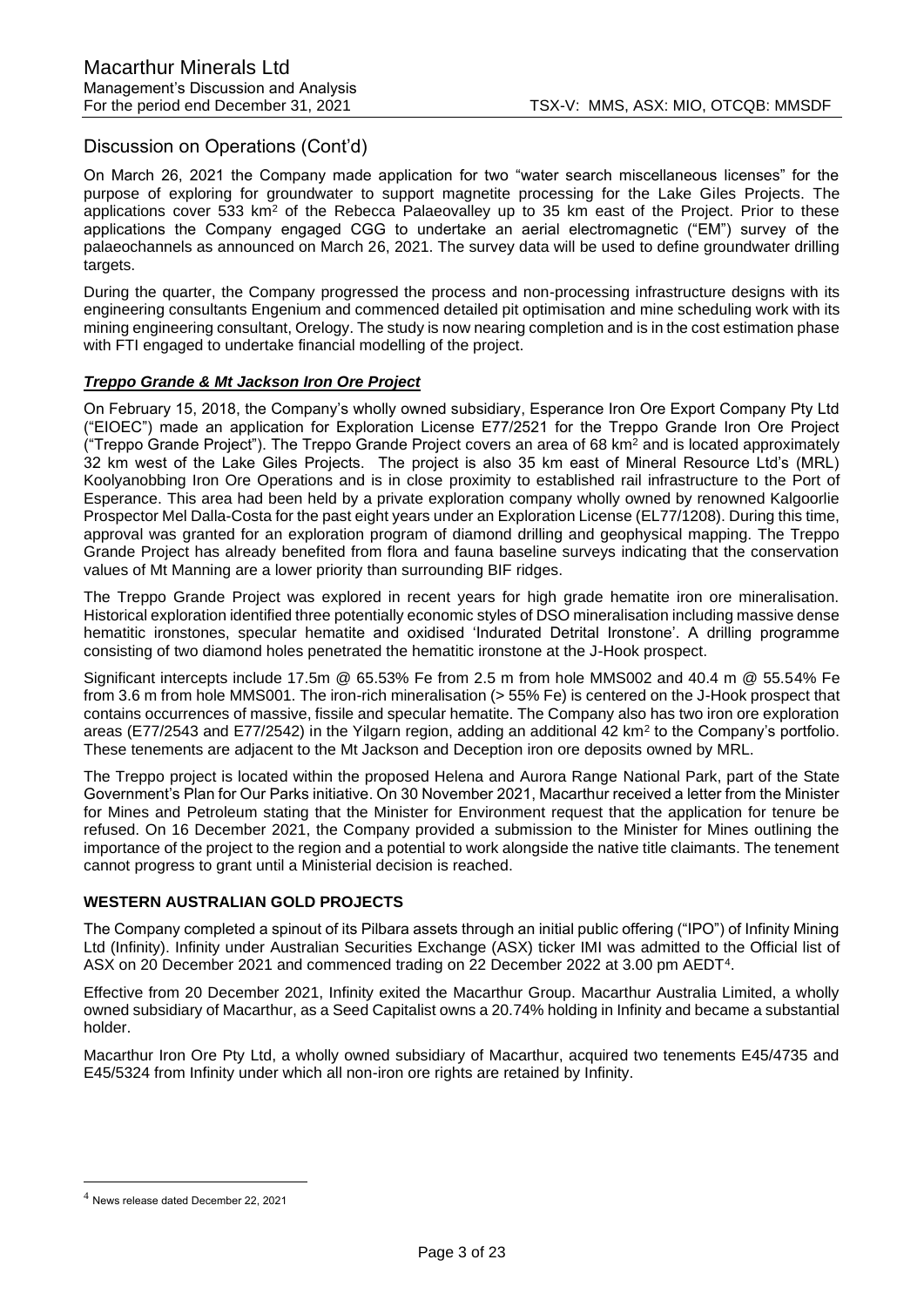## Discussion on Operations (Cont'd)

## **WESTERN AUSTRALIAN NICKEL AND COBALT PROJECTS**

The Company has identified two areas prospective for sulphide hosted base metal deposits based on historical drill results at the Snark and Moonshine prospects, located on the Company's Lake Giles Projects in the Yilgarn, Western Australia. The Snark prospect is considered to be a highly favorable tectonic and structural setting and is well supported by surface geology featuring volcanic sequences comprising of high Mg basalts and Kambalda type komatiitic ultramafic flows in which nickel-sulfide mineralisation are hosted. The Moonshine prospect has also been identified as prospective for nickel sulphide deposits from previous drilling.

The Company has completed Moving Loop Electromagnetic ("MLEM") and Fixed-Loop Electromagnetic ("FLEM") surveys across three prospect areas: Moonshine, Snark and Clark Hill that identified numerous targets. An exploration program including drilling is planned to assess the extent and depth of mineralisation associated with these geophysical anomalies.

### **NEVADA BRINE LITHIUM PROJECT**

### *Reynolds Springs Lithium Brine Project*

The Reynolds Springs lithium brine project consists of 210 new unpatented placer mining claims covering an area of 7 square miles (18 km<sup>2</sup>) located in Railroad Valley, near the town of Currant, in Nye County, Nevada ("Reynolds Springs Project"). The Reynolds Springs Project is located approximately 180 miles (300 km) north of Las Vegas, Nevada, and 330 miles (531 km) south east of Tesla's new Gigafactory, which has a planned production capacity of 35 gigawatt-hours per year by 2020.

A total of 206 soil samples were collected across the full extent of the Reynolds Springs Project. Lithium values in the soil samples ranged from a low of 39.3 ppm to a high of 405 ppm Li. Samples were consistently high averaging 168.3 ppm Li with 85% of samples recording over 100 ppm Li and 19% greater than 200 ppm Li. These results are considered high in comparison to the majority of non-lithium producing playas and amongst the highest we have seen outside of the Clayton Valley.

In 2018 the Company completed an assessment of downhole geophysical logs for 12 – 15 abandoned oil and gas wells that are found both within (5 wells) and in the near vicinity of the project. Several zones of high conductivity were identified that are interpreted as being indicative of brine aquifers. The Company is now looking for a partner to advance exploration of this project.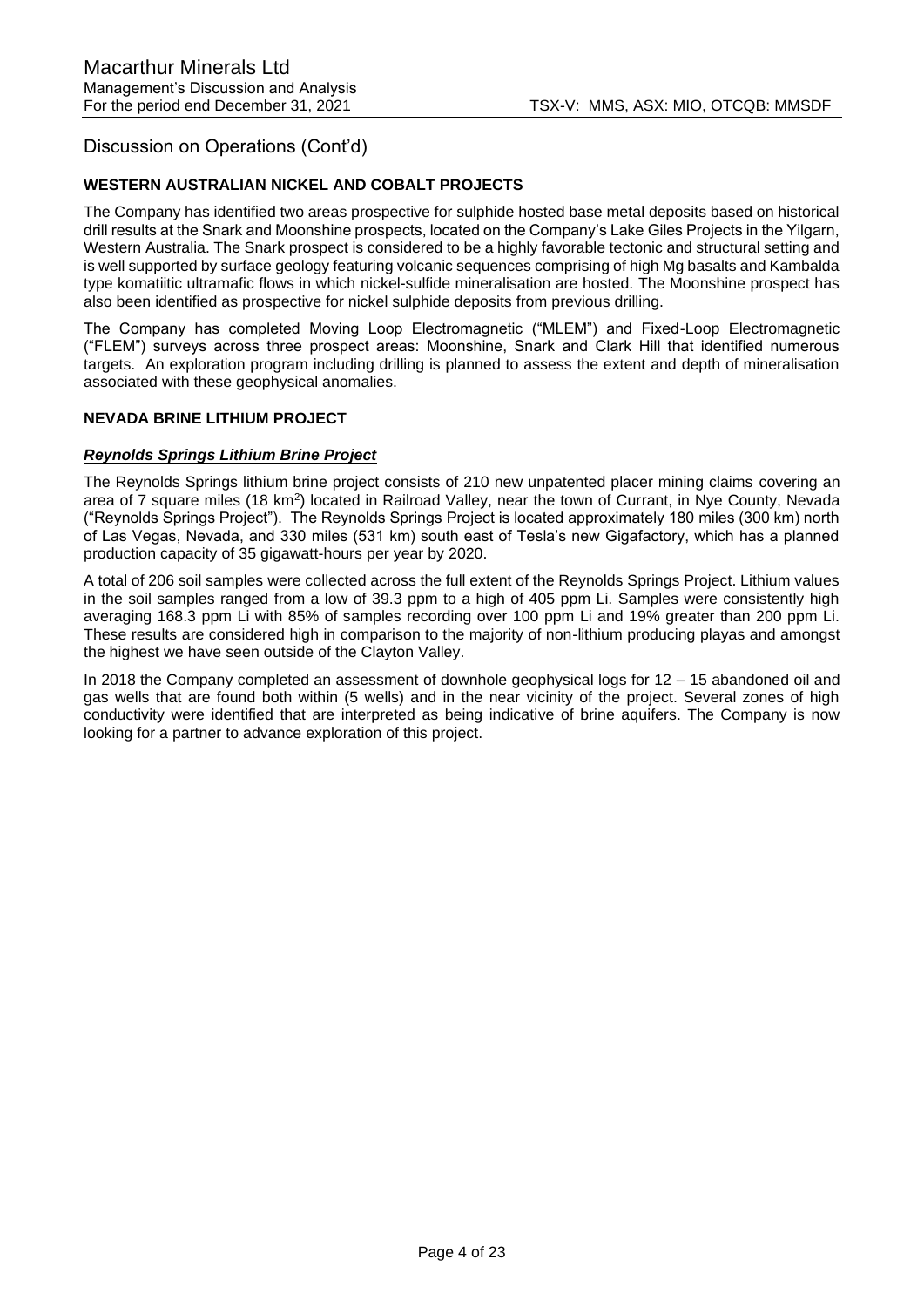# Discussion on Operations (Cont'd)

## **MINERAL TENURE**

As at February 28, 2022 the Company holds or has held interests in the following properties during the reporting period:

| <b>Tenement</b><br><b>Number</b> | Area <sup>(1)</sup> |                        | <b>Application/Grant Date</b> | <b>Expiry Date</b>       | <b>Holder</b>      | Project                      |
|----------------------------------|---------------------|------------------------|-------------------------------|--------------------------|--------------------|------------------------------|
| <b>Yilgarn Projects</b>          |                     |                        |                               |                          |                    |                              |
| M30/0206                         | 189                 | HA                     | 14-Nov-18                     | 01-Jul-28                | <b>MIO</b>         | Lake Giles Project           |
| M30/0207                         | 171                 | HA                     | 02-Jul-07                     | 01-Jul-28                | <b>MIO</b>         | Lake Giles Project           |
| M30/0213                         | 258                 | $H$ A                  | 02-Jul-07                     | $12 - Jun-32$            | MIO                | Lake Giles Project           |
| M30/0214                         | 260                 | HA                     | 13-Jun-11                     | 12-Jun-32                | MIO                | Lake Giles Project           |
| M30/0215                         | 521                 | $H$ A                  | 13-Jun-11                     | 12-Jun-32                | MIO                | Lake Giles Project           |
| M30/0216                         | 55                  | $H$ A                  | 13-Jun-11                     | 12-Jun-32                | <b>MIO</b>         | Lake Giles Project           |
| M30/0217                         | 114                 | HA                     | $13 - Jun - 11$               | 12-Jun-32                | MIO                | Lake Giles Project           |
| M30/0227                         | 504                 | <b>HA</b>              | 13-Jun-11                     | 12-Jun-32                | MIO                | Lake Giles Project           |
| M30/0228                         | 362                 | $H$ A                  | 13-Jun-11                     | 01-Jul-28                | <b>MIO</b>         | Lake Giles Project           |
| M30/0229                         | 205                 | <b>HA</b>              | 02-Jul-07                     | 01-Jul-28                | <b>MIO</b>         | Lake Giles Project           |
| M30/0248                         | 585                 | $H$ A                  | 02-Jul-07                     | 21-Feb-33                | MIO                | Lake Giles Project           |
| M30/0249                         | 1206                | <b>HA</b>              | 22-Feb-12                     | 21-Feb-33                | <b>MIO</b>         | Lake Giles Project           |
| M30/0250                         | 102                 | $H$ A                  | 22-Feb-12                     | 04-Mar-34                | MIO                | Lake Giles Project           |
| M30/0251                         | 1246                | HA                     | 05-Mar-13                     | 26-Nov-33                | <b>MIO</b>         | Lake Giles Project           |
| M30/0252                         | 478                 | <b>HA</b>              | 27-Nov-12                     | 26-May-34                | <b>MIO</b>         | Lake Giles Project           |
| L15/0409                         | 97                  | HA                     | $25 - Jun-20$                 | <b>Under Application</b> | <b>MIO</b>         | Lake Giles Project           |
| L16/0133                         | 923                 | $H$ A                  | 25-Jun-20                     | <b>Under Application</b> | MIO                | Lake Giles Project           |
| L30/0071                         | 1396                | $H$ A                  | 27-May-13                     | <b>Under Application</b> | MIO                | Lake Giles Project           |
| L30/0089                         | 23663               | HA                     | 26-Mar-21                     | <b>Under Application</b> | <b>MIO</b>         | Lake Giles Project           |
| L30/0090                         | 43                  | HA                     | 26-Mar-21                     | <b>Under Application</b> | <b>MIO</b>         | Lake Giles Project           |
| L30/0091                         | 93                  | HA                     | 26-Mar-21                     | <b>Under Application</b> | <b>MIO</b>         | Lake Giles Project           |
| L30/0092                         | 31650               | HA                     | 26-Mar-21                     | <b>Under Application</b> | <b>MIO</b>         | Lake Giles Project           |
| L30/0093                         | 74                  | HA                     | 22-Jun-21                     | <b>Under Application</b> | <b>MIO</b>         | Lake Giles Project           |
| E30/522                          | $\overline{28}$     | <b>SB</b>              | 13-May-21                     | 12-May-26                | <b>MIO</b>         | Lake Giles Project           |
| E77/2542                         | 12                  | $\overline{\text{SB}}$ | 04-Feb-20                     | 03-Feb-25                | <b>EIOEC</b>       | Mount Jackson Project        |
| E77/2521                         | 23                  | $\overline{\text{SB}}$ | 24-Apr-18                     | <b>Under Application</b> | <b>EIOEC</b>       | <b>Mount Manning Project</b> |
| Pilbara Projects <sup>(4)</sup>  |                     |                        |                               |                          |                    |                              |
| E45/4848                         | 1                   | <b>SB</b>              | 14-Dec-17                     | 13-Dec-22                | MLi $(2)$          | Pilbara Project              |
| E46/1210                         | 14                  | <b>SB</b>              | 02-Jul-18                     | 01-Jul-23                | $MLi$ (2)          | Pilbara Project              |
| E45/5324(3)                      | $\overline{4}$      | <b>SB</b>              | 05-Apr-19                     | 04-Apr-24                | $MLi^{(2)}$        | Pilbara Project              |
| E45/4685                         | 11                  | <b>SB</b>              | 12-Jan-17                     | 11-Jan-22                | MLi (2)            | Pilbara Project              |
| E45/4708                         | 27                  | <b>SB</b>              | 21-Nov-17                     | 20-Nov-22                | MLi <sup>(2)</sup> | Pilbara Project              |
| E45/4709                         | 22                  | <b>SB</b>              | 21-Nov-17                     | 20-Nov-22                | MLi (2)            | Pilbara Project              |
| E45/4764                         | 4                   | <b>SB</b>              | 10-Aug-17                     | 09-Aug-22                | MLi (2)            | Pilbara Project              |
| $E45/4735^{(3)}$                 | 5                   | <b>SB</b>              | 21-Nov-17                     | 20-Nov-22                | MLi (2)            | Pilbara Project              |
| E45/4779                         | 33                  | <b>SB</b>              | 16-Jan-18                     | 15-Jan-23                | MLi (2)            | Pilbara Project              |
| E45/4824                         | 65                  | <b>SB</b>              | 05-Dec-17                     | 04-Dec-22                | MLi <sup>(2)</sup> | Pilbara Project              |
| E45/4732                         | 43                  | <b>SB</b>              | 21-Nov-17                     | 20-Nov-22                | MLi <sup>(2)</sup> | Pilbara Project              |
| Nevada Projects                  |                     |                        |                               |                          |                    |                              |
| RVL 1 to 210                     | 1700                | $H$ A                  |                               | $1-Sept-20$              | <b>MLN</b>         | Nevada Lithium Project       |

(1) 1 sub-block (SB) = approx.  $3.2 \text{km}^2$  in the Pilbara and  $2.8 \text{km}^2$  in the Yilgarn.

(2) MLi was renamed to Infinity Mining Limited as of August 20, 2021.

(3) Beneficially owned by Macarthur Iron Ore Pty Ltd (MIO), subject to MLi (Infinity) Non-Iron Ore Rights, pursuant to the Tenements Sale and Non-Iron Ore Rights Agreement dated August 11, 2021.

(4) Pilbara Projects other than noted in item 3 above, owned by Infinity Mining Limited (formerly Macarthur Lithium Pty Ltd) exited the Macarthur Group on admission to the Official list of ASX on 20 December 2022.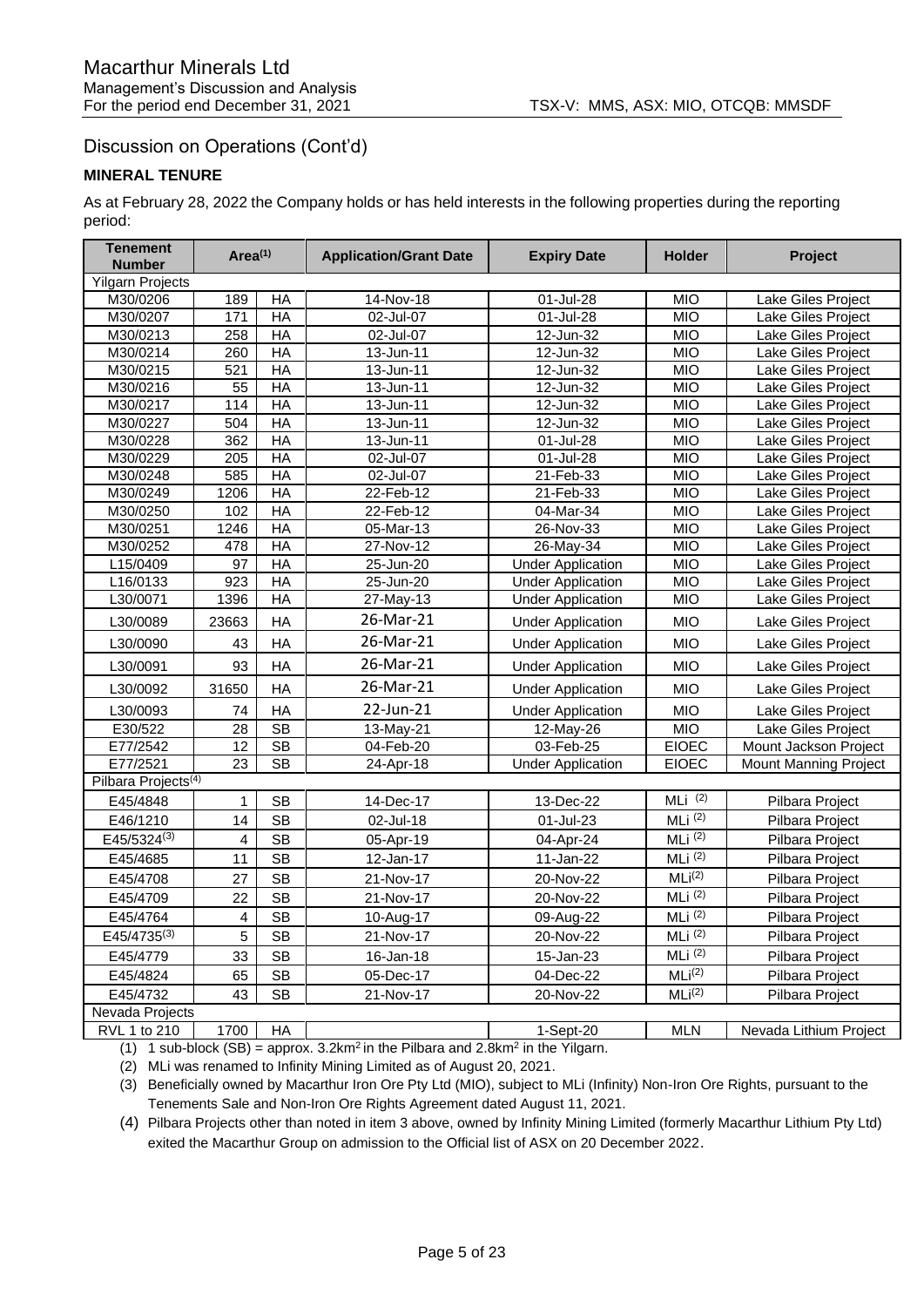## Corporate Update

## **Legal Proceedings**

## **LPD v. Macarthur and Ors. ("New Proceedings")**

On November 26, 2013, the New Proceedings were stayed by consent pending payment of the indemnity costs of the dismissed Initial Proceedings and the appeal costs by LPD and Mayson.

On December 15, 2021, LPD and Macarthur entered into a Settlement Agreement, according to which LPD will discontinue the New Proceedings against Macarthur and pay Macarthur costs of the New Proceedings fixed in the amount of \$75,000.

#### **Feasibility Study Progression**

On December 16, 2021, Macarthur announced an update on the final timing for completion of the Feasibility Study for its high-grade magnetite Lake Giles Iron Project in Western Australia.

The study continues to advance well and is now in its final stages. The final date for delivery of the Study is now very close, and with increased certainty around the timing for completion of the remaining study components, the Company is pleased to advise that it is targeting the following staged release timeframes for the Study deliverables, each of which will be announced as soon as they occur. The mineral reserve statement is expected to be released early February of this year, with the final Feasibility Study Report (NI43-101 Technical Report – Canada) releasing within 45 days of delivery of the Mineral Reserve Statement.

The process infrastructure and the non-process infrastructure design review stages of the Study (including detailed port infrastructure engineering design work) passed the 90% mark in November and achieved 100% design review during December 2021. Following completion of the recent geotechnical drilling programme of works, the geotechnical analysis work has now been completed and the final stage of mine planning work is underway. The final phase of mine planning work is anticipated to complete in January, paving the way for the delivery of the Mineral Reserve Statement in February.

#### **Ullaring Hematite Project**

The Company continues to examine options for an early production opportunity for its Ularring Hematite Project at Lake Giles, subject to a return to a supportive iron ore pricing environment for an Ularring product.

#### **Repositioning of Non-Iron Ore Pilbara Assets**

On August 3, 2021, Macarthur announced that CPS Corporate Advisors (CPS) was appointed as the lead Broker for the spin out of the Company's Pilbara gold, copper and lithium tenements (Pilbara Assets). The Company's wholly owned subsidiary Macarthur Lithium Pty Ltd, which holds the Company's Pilbara Assets was converted to a public company and renamed Infinity Mining Limited (Infinity). Under the agreement with CPS, Infinity undertook an initial public offering (IPO) and made application for listing on the Australian Securities Exchange (ASX).

On September 14, 2021, the Company announced that it received in-principle advice on suitability from the ASX which enabled Infinity Mining Limited to advance plans for its listing on the ASX before the end of 2021. On October 14, 2021, the Company announced that Infinity closed its pre-offer capital raise for A\$1.5 million prior to its intended IPO on ASX and that Infinity had completed a short but detailed programme of soil sampling over the Hillside tenements, to inform and support drill targeting for a more extensive exploration campaign during the 2022 field season.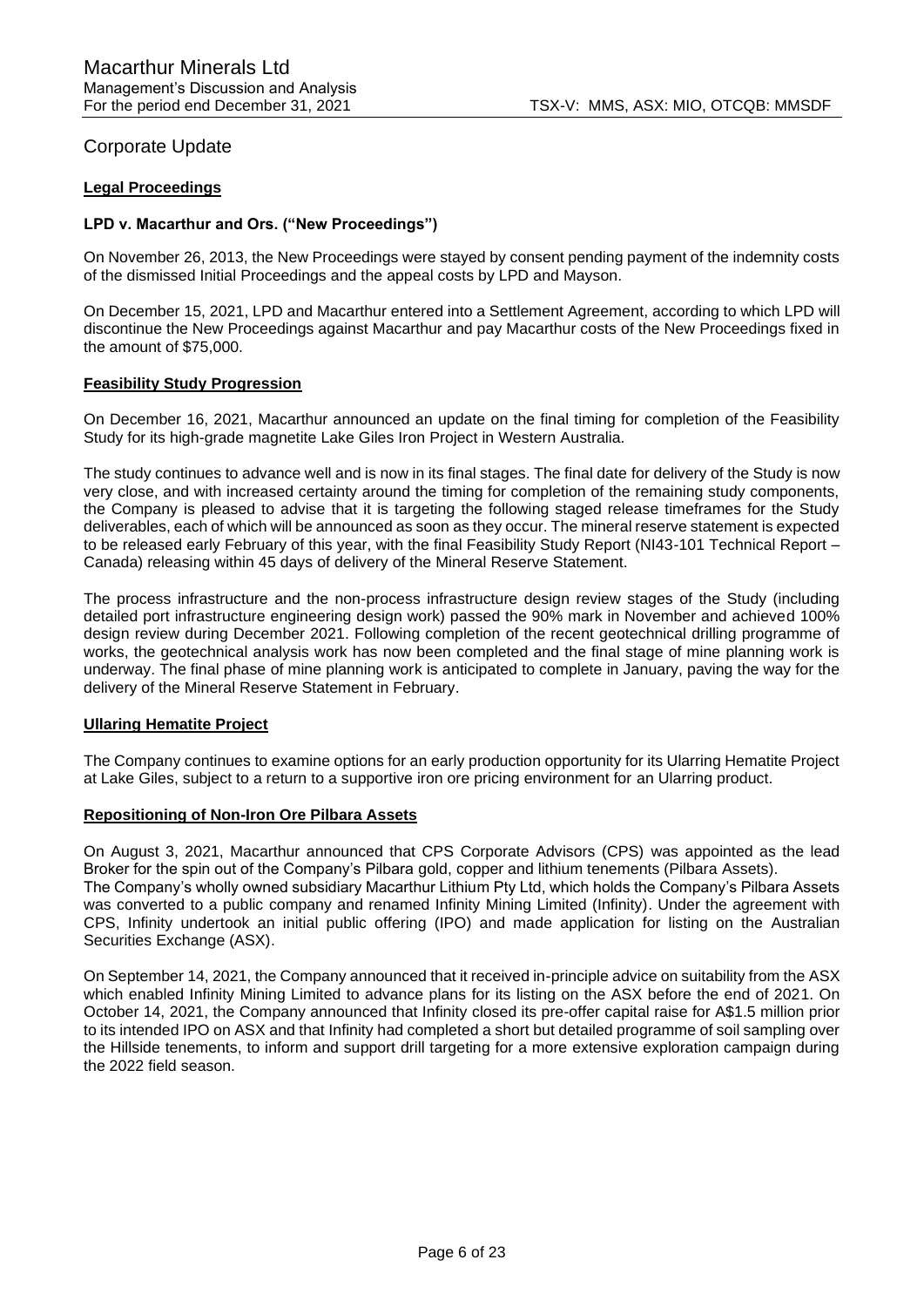# Corporate Update (Cont'd)

On October 21, 2021, the Company announced that Infinity had entered into a Sale and Purchase Agreement (SPA) with Zanil Pty Ltd (Zanil) and Alec Charles Pointon (Pointon) to acquire 100% of the Central Goldfields tenements, situated in and around the Leonora region, approximately 220km north of Kalgoorlie in Western Australia. The vending of the Central Goldfields tenements into Infinity under the Sale and Purchase Agreement is a key component of the listing of Infinity on the ASX. An analytical table of the Central Goldfields tenements and the key terms of the Sale and Purchase Agreement are in the Company's news release dated October 21, 2021<sup>5</sup> , The SPA was completed on December 9, 2021 and Infinity is in the process of submitting all necessary forms and documentation to be registered as holder of the granted Central Goldfields tenements.

On November 5, 2021, the Offer to subscribe for shares in the IPO of Infinity under its Prospectus dated 28 October 2021, opened and successfully closed on November 19, 2021 with maximum subscriptions accepted for 50,000,000 ordinary shares for a total consideration of A\$10,000,000. On 20 December 2021, Infinity Mining Limited under the Australian Stock Exchange (ASX) ticker IMI was admitted to the Official list of ASX and commenced trading on 22 December 2022 at 3.00pm AEDT<sup>6</sup>. Effective from 20 December 2021, Infinity exited the Macarthur Group. Macarthur Australia Limited, a wholly owned subsidiary of Macarthur, as a Seed Capitalist owns a 20.74% interest in the Company and became a substantial holder.

On 1 January 2022, Infinity Mining Limited exited the Macarthur Minerals Consolidated Group. For the yearend 31 March 2022 Infinity Mining will be accounted for and reflected as an associate of Macarthur Minerals Group.

## **Board & Auditors update**

On October 27, 2021, Daniel Lanskey retired from the Board of Directors as an Independent Director.

On October 28, 2021, the Company announced the appointment of RSM Australia Partners to act as Auditor of the Company as approved by shareholders effective from the Annual General Meeting held on 27 October 2021.

## **Warrants**

7,927,683 post consolidation commons share purchase warrants that were issued as part of the Rights Offering completed by the Company in December 2017 expired on 15 December 2021.

9,202,080 common share purchase warrants that were issued as part of a non-brokered private placement completed by the Company in September and November 2018 expired on 15 December 2021 and 232,550 warrants exercised on the same day.

## **Share Based Compensation**

980,552 stock options issued pursuant to the Company's Share Compensation Plan ("Plan") were exercised during the quarter and 99,448 stock options surrendered.

<sup>5</sup> News release dated October 21, 2021.

<sup>6</sup> News release dated December 22, 2021.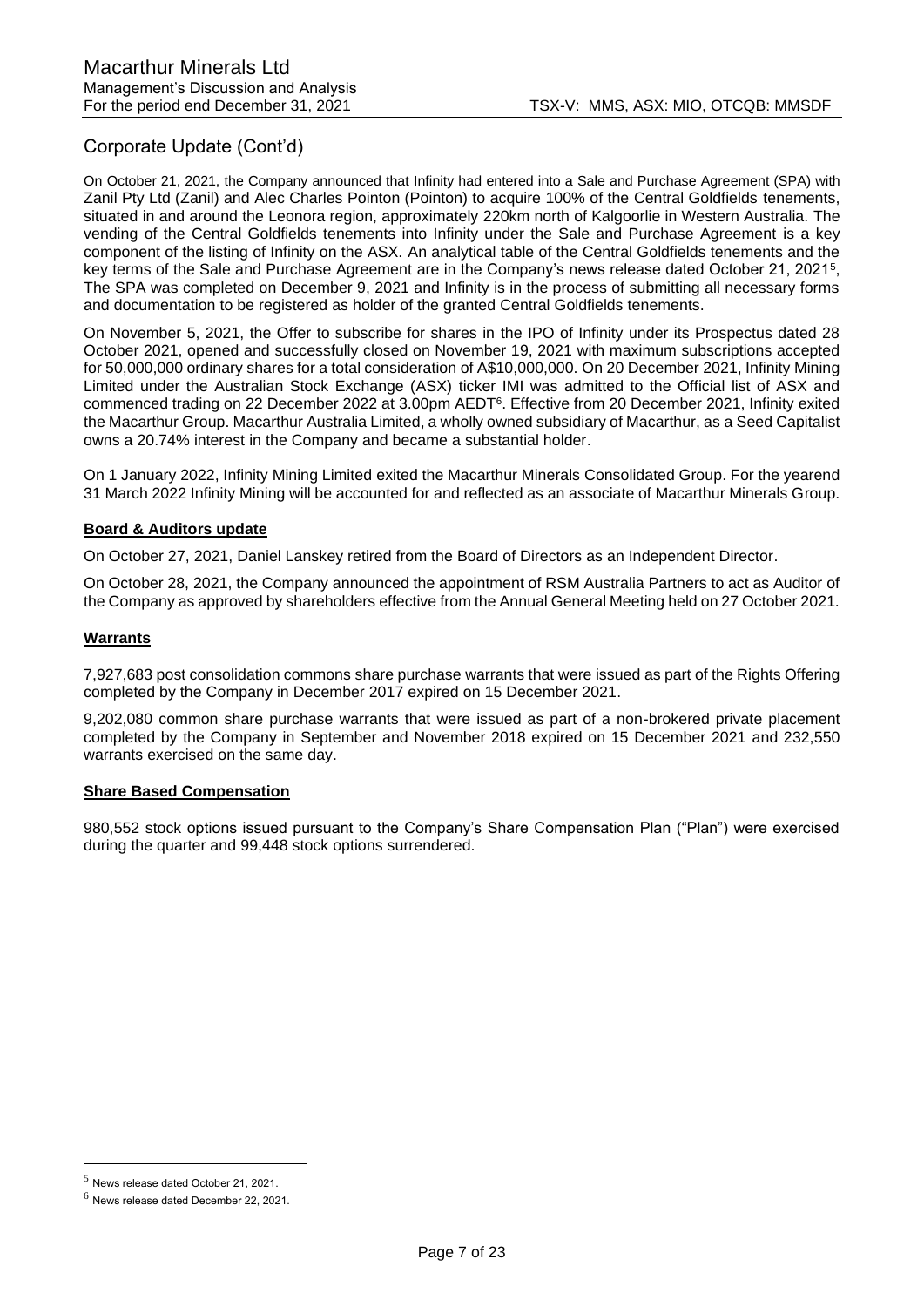## Results of Operations and Financial Condition

#### *(All amounts in Australian dollars)*

The following financial information should be read in conjunction with the Condensed Interim Consolidated Financial Statements for the nine-month period ending December 31, 2021 which are prepared in accordance with IFRS.

### **Exploration and Evaluation Expenses**

Capitalized exploration and evaluation costs are as follows:

| <b>Australian \$</b>    | <b>Quarter Ended</b> | <b>Quarter Ended</b> | 9 months to  | 9 months to  |
|-------------------------|----------------------|----------------------|--------------|--------------|
|                         | December 31,         | December 31,         | December 31, | December 31. |
|                         | 2021                 | 2020                 | 2021         | 2020         |
| Capitalized<br>expenses | 7.313.940            | 223.947              | 10.080.899   | 632.128      |

For the quarter ended December 31, 2021, the Company expended \$7,313,940 on exploration and evaluation activities. For the corresponding quarter ended December 31, 2020, the Company expended \$223,947 on exploration and evaluation activities. This represents an increase in expenditure of \$7,089,993. The largest elements of exploration and evaluation costs during the quarter were tenement acquisitions representing 60% (or \$4,400,000), which relate to the purchase of Zanil Pty Ltd tenements (refer to Corporate Update: Repositioning of Non-Iron Ore Pilbara Assets).

Exploration and evaluation expenditure is accumulated separately for each area of interest and capitalised to exploration and evaluation assets. Such expenditure comprises net direct costs but does not include general overheads or administrative expenditure not having a specific nexus with a particular area of interest. Expenditure in respect of any area of interest or mineral resource is carried forward provided that:

- the Company's rights of tenure to that area of interest are current;
- such costs are expected to be recouped through successful development and exploitation of the area of interest or, alternatively by its sale; or
- exploration and/or evaluation activities in the areas of interest have not yet reached a stage which permits a reasonable assessment of the existence or otherwise of economically recoverable reserves, and active and significant operations in, or in relation to, the areas are continuing.

All other exploration and evaluation expenditure is expensed as incurred. Exploration and evaluation expenditure previously capitalised but which no longer satisfies the above policy is impaired and expensed to the Statement of Loss and Other Comprehensive Loss.

The carrying value of the exploration and evaluation assets relates to the Iron Ore and Lithium Projects.

#### **Administrative Expenses**

Administrative expenses are expenses not directly related to the Lake Giles Iron Ore and Pilbara Projects and are expensed immediately.

| <b>Australian \$</b>       | <b>Quarter Ended</b><br><b>December 31, 2021</b> | <b>Quarter Ended</b><br>December 31,<br>2020 | 9 months to<br>December 31, 2021 | 9 months to<br>December 31, 2020 |
|----------------------------|--------------------------------------------------|----------------------------------------------|----------------------------------|----------------------------------|
| Administration<br>Expenses | (463,657)                                        | (1,440,724)                                  | (3,276,736)                      | (4,991,601)                      |

For the quarter ended December 31, 2021, the Company expended \$463,657 on administrative expenses compared with administrative expenses of \$1,440,724 for the corresponding quarter ended December 31, 2020, which includes an adjustment to Share-based compensation resulting in a net reversal of \$1,823,918. Excluding this adjustment, the largest elements of administrative expenses for the quarter were personnel fees and professional fees of \$473,595 and \$329,840 respectively.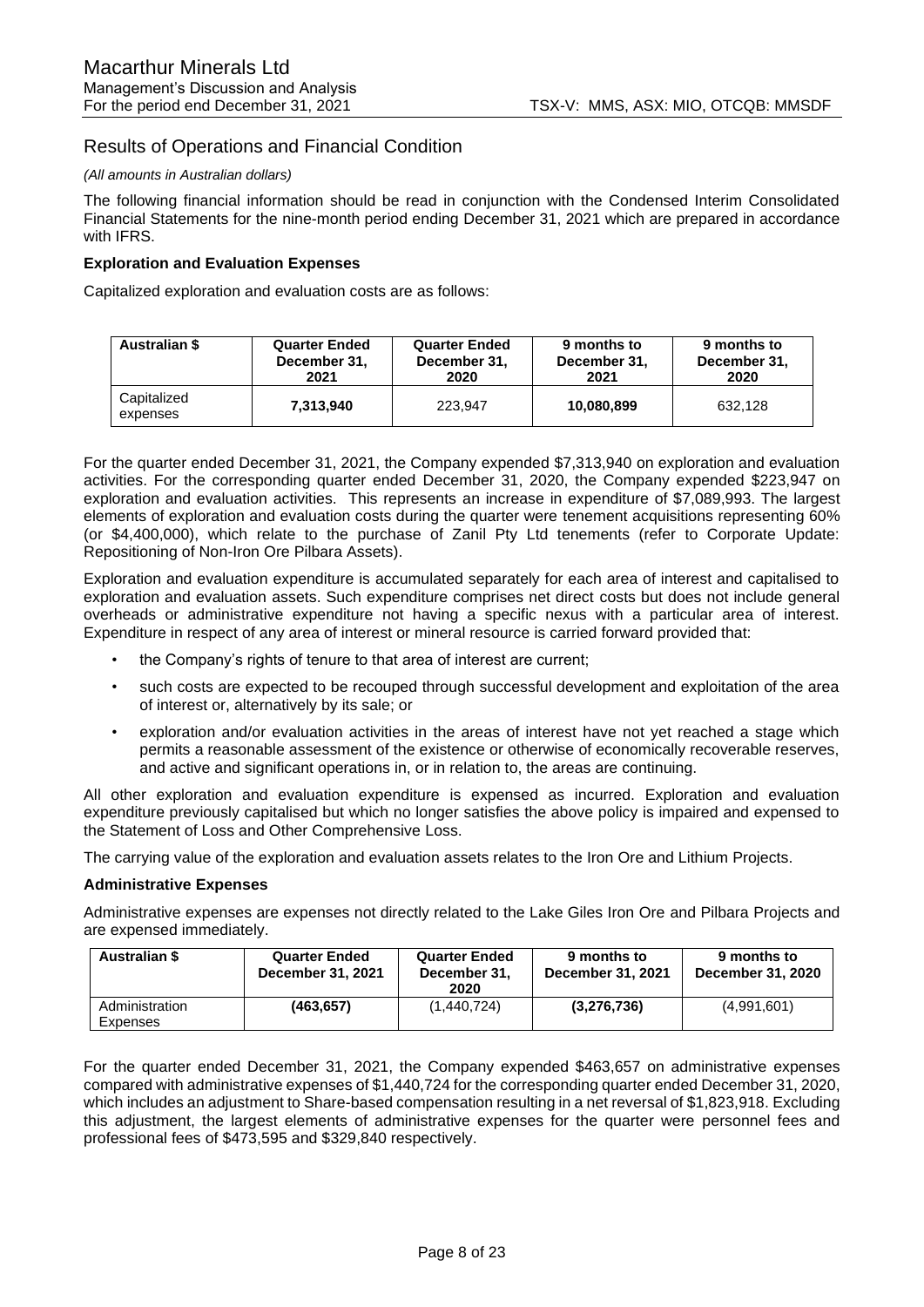# Results of Operations and Financial Condition (Cont'd)

#### **Income**

Income normally comprises interest income earned on the Company's liquid financial instruments.

| <b>Australian \$</b>                                                                                 | Quarter<br><b>Ended</b><br>December 31,<br>2021 | Quarter<br><b>Ended</b><br>December 31,<br>2020 | 9 months to<br>December 31,<br>2021 | 9 months to<br>December 31,<br>2020 |
|------------------------------------------------------------------------------------------------------|-------------------------------------------------|-------------------------------------------------|-------------------------------------|-------------------------------------|
| Interest Income                                                                                      | 166                                             | 66                                              | 386                                 | 216                                 |
| Gain on foreign exchange                                                                             | (7, 810)                                        | (102, 821)                                      | 67,015                              | 917,389                             |
| Other Income                                                                                         | $\blacksquare$                                  | 14,058                                          | 604,980                             | 104,263                             |
| Change in fair value of warrant liability                                                            | (3, 186, 560)                                   | 3,112,197                                       | 6,138,219                           | (7,754,519)                         |
| Other Comprehensive Income Items that<br>will not be reclassified subsequently to<br>profit or loss: |                                                 |                                                 |                                     |                                     |
| Change in fair value of investment                                                                   | (232, 333)                                      | 426,667                                         | (515,000)                           | 800.000                             |

For the quarter ended December 31, 2021, the Company earned interest income of \$166 compared with \$66 for the corresponding quarter ended December 31, 2020. The Company also recognized other income of \$Nil compared with \$14,058 for the corresponding quarter ended December 31,2020. Change in fair value of warrant liability for nine months was a gain of \$6,138,219. The Company also recognized gain on foreign exchange of \$67,015 for nine months and a change in fair value of investment of \$515,000 representing a decrease in value of FE Ltd investment, which was sold during the quarter. Interest income is dependent upon interest rates and funds raised by the Company. Other income of \$604,980 for the nine months was mainly due to profit on sale of FE Ltd shares. Interest rates will vary due to market conditions and the Company has no control over the fluctuation of rates.

### **Income Taxes**

Future tax assets have not been recognized in the financial statements as the directors believe it has not yet become probable that they will be recovered and utilized.

## **Net Profit/(Loss)**

The total comprehensive profit for the period reflects significantly a favorable movement in the fair value of warrant liability net of ordinary administrative costs of the Company, including share-based compensation expense relating to employee and consultant share options.

| <b>Australian \$</b>                    | <b>Quarter Ended</b>     | <b>Quarter Ended</b> | 9 months to       | 9 months to       |
|-----------------------------------------|--------------------------|----------------------|-------------------|-------------------|
|                                         | <b>December 31, 2021</b> | December 31, 2020    | December 31, 2021 | December 31, 2020 |
| Total<br>comprehensive<br>income/(loss) | (2,962,880)              | 2,009,443            | 3.018.864         | (10, 924, 252)    |

## **Change in Financial Position**

| <b>Australian \$</b>                            | 9 months to<br>December 31, 2021 | 9 months to<br>December 31, 2020 |
|-------------------------------------------------|----------------------------------|----------------------------------|
| Cash and cash equivalents                       | 11,014,696                       | 5,911,868                        |
| <b>Exploration and Evaluation assets</b>        | 77,594,444                       | 66,850,344                       |
| Property, Plant and Equipment                   | 46,534                           | 52,797                           |
| <b>Total Assets</b>                             | 89,325,334                       | 74,483,800                       |
| <b>Accounts Payable and Accrued Liabilities</b> | 1,608,014                        | 283,451                          |
| <b>Total Liabilities</b>                        | 2,002,623                        | 9,358,588                        |
| <b>Net Assets</b>                               | 87,322,711                       | 65,125,212                       |
| Net Working Capital <sup>[1]</sup>              | 9,973,739                        | 5,864,294                        |

[1] The Net Working Capital of \$9,973,739 (2020: \$5,864,294) excludes those amounts attributable to the warrant liability of \$248,554 (2020: 8,654,085) on the basis that the Company does not have any obligation to redeem the warrants for cash. These financial instruments have been designated as a current liability in their entirety in order to comply with International Financial Reporting Standards due to the terms and conditions of the conversion features inherent within the derivative attached to the relevant host contract.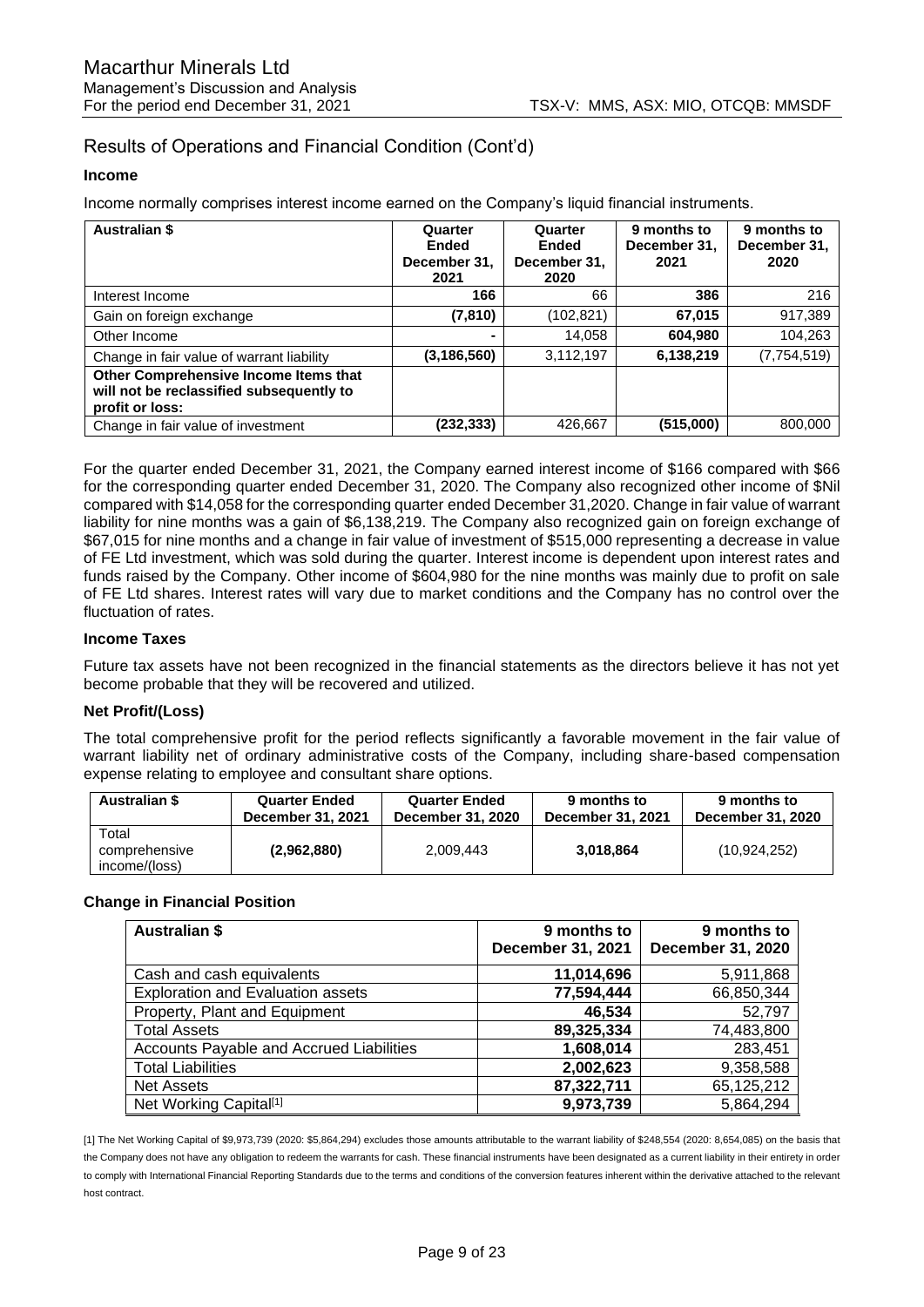## Results of Operations and Financial Condition (Cont'd)

At December 31, 2021, the Company had net assets of \$87,322,711 compared to \$65,125,212 at December 31, 2020.

The Company's cash and cash equivalents balance of \$11,014,696 as at December 31, 2021, was an increase of \$5,102,828 from the December 31, 2020 balance mainly attributable to Infinity's IPO funds raised. Refer below for the cash flow movement for the nine months to December 31, 2021.

Plant and equipment was \$46,534 at December 31, 2021 reflecting the depreciated book value of various site, motor vehicle and office equipment.

The Company's net working capital at December 31, 2021 was \$9,973,739 compared with a net working capital of \$5,864,294 at December 31, 2020. The increase in the net working capital for the 9 months to December 31, 2021 is mainly due to Infinity's IPO funds raised.

### **Year to Date Cash Flows**

| <b>Australian \$</b>        | 9 months to<br>December 31,<br>2021 | 9 months to<br>December 31,<br>2020 |
|-----------------------------|-------------------------------------|-------------------------------------|
| <b>Operating Activities</b> | (5,929,957)                         | (3,518,664)                         |
| <b>Investing Activities</b> | (4,975,309)                         | (408, 181)                          |
| <b>Financing Activities</b> | 16,901,792                          | 5,544,495                           |
| Total cash movement         | 5,996,526                           | 1,393,703                           |

Cash outflow from operating activities during the period ended December 31, 2021 was \$5,929,957 compared with cash outflow of \$3,518,664 for the prior corresponding period.

Cash outflow from investing activities during the period ended December 31, 2021 was \$4,975,309, compared with \$408,181 in the prior corresponding period.

Cash inflow from financing activities during the period was \$16,901,792 compared with cash inflow of \$5,544,495 for the

Included in the referenced cashflow movement figures, are the following movements relating specifically to Infinity Mining Limited IPO:

Cash balance increase of \$9,937,395, Tenements acquisitions of \$4,400,000 and Share Capital increase of \$15,994,477.

On 1 January 2022, Infinity Mining Limited exited the Macarthur Minerals Consolidated Group, with the resulting cash at balance reducing to \$1,077,301.

For the yearend financial period, Infinity Mining will be accounted for as an associate of Macarthur Minerals Consolidated Group.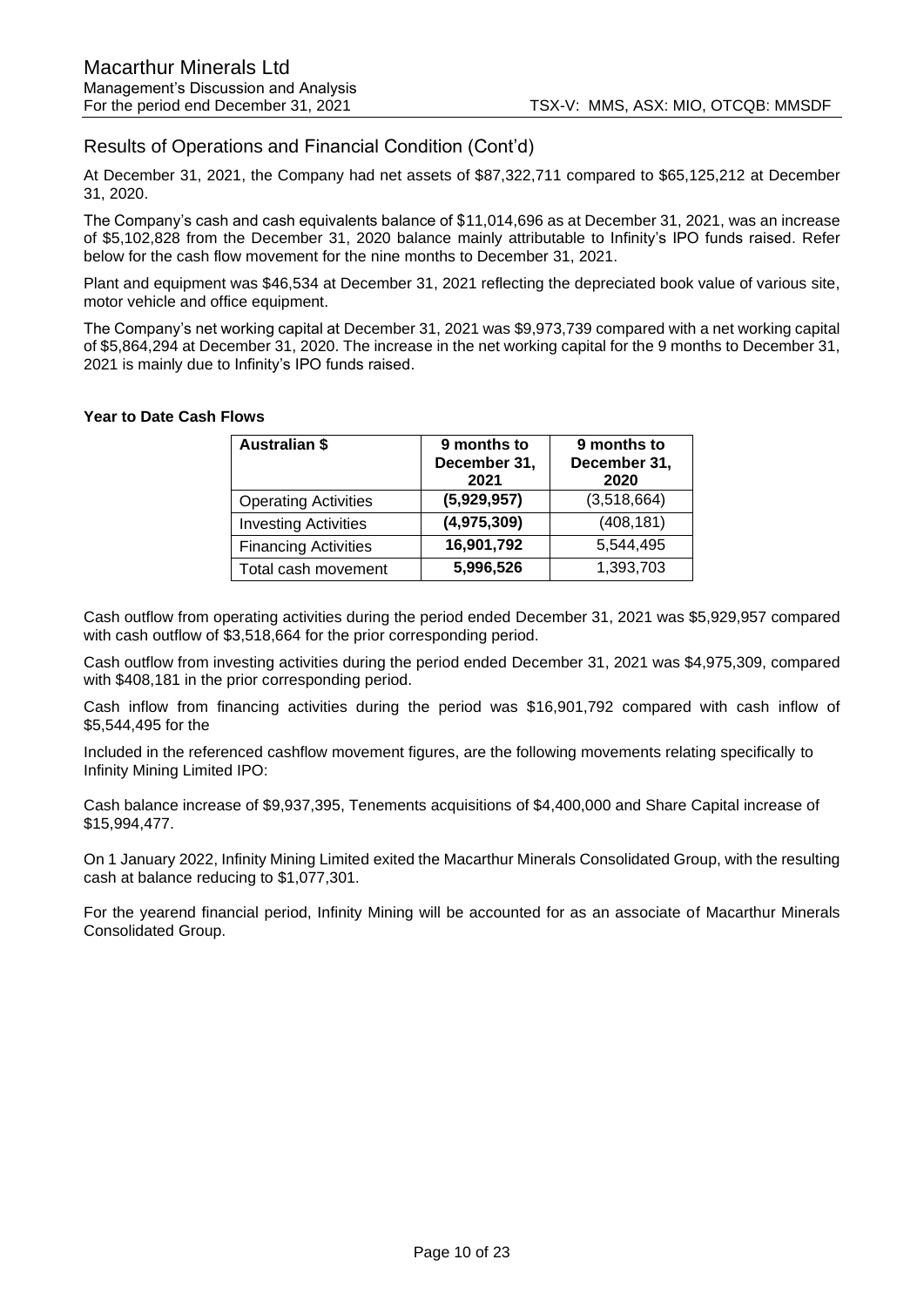## Summary of Quarterly Information

The following table sets forth a comparison of revenues and earnings for the previous eight quarters ending with December 31, 2021. This financial information is derived from the Condensed Interim Financial Statements, and the Annual Audited Financial Statements of the Company.

|                                                    | Mar 31,<br>2020 | <b>Jun 30.</b><br>2020 | Sept 30,<br>2020 | Dec 31, 2020 | Mar 31,<br>2021 | Jun 30, 2021 | Sept 30,<br>2021 | Dec 31,<br>2021 |
|----------------------------------------------------|-----------------|------------------------|------------------|--------------|-----------------|--------------|------------------|-----------------|
| Interest Income                                    | 187             | 94                     | 56               | 66           | 252             | 125          | 95               | 166             |
| Total<br>Comprehensive<br>profit/(loss)            | 172,809         | (858, 429)             | (12,075,267)     | 2,009,443    | (4, 128, 053)   | 3,249,030    | 2,732,714        | (2,962,880)     |
| Basic and<br>diluted<br>profit/(loss) per<br>share | 0.017           | (0.010)                | (0.1093)         | 0.0144       | (0.030)         | 2.48         | 0.0189           | (0.0117)        |

The Company has not recognized any revenue or incurred any loss from discontinued operations or extraordinary items since becoming a reporting issuer.

The most significant factor affecting cash outflows is continuing administrative expenses.

## Liquidity and Capital Resources

At December 31, 2021, the Company had a net working capital of \$9,973,739.

The Company's has no external borrowings. The Company anticipates its cash expenditure requirements will remain stable as the Company continues exploration and evaluation activities but will continue to raise additional capital as required from time to time.

## Related Party Transactions

Balances and transactions between the Company and its wholly owned subsidiaries, which are related parties of the Company, have been eliminated on consolidation and are not disclosed in this MD&A. There were no transactions between the Company and related parties in the wholly owned Group during the period ended December 31, 2021 other than remuneration for key management personnel, details are disclosed below. The terms and conditions of those transactions were no more favorable than those that it is reasonable to expect that an entity would have adopted if dealing on an arm's length basis.

On 1 January 2022, Infinity Mining Limited exited the Macarthur Minerals Group and, for the financial year end 31 March 2022, Infinity Mining will be accounted for as an associate of Macarthur Minerals Group.

#### **Directors**

The following persons were Directors of the Company during the period ended December 31, 2021.

*Executive Director* 

Joe Phillips, Managing Director

*Non-Executive Directors* 

Cameron McCall, Chairman

Alan Phillips, Non-Executive Director

Andrew Suckling, Independent Director

Daniel Joseph Lanskey, Independent Director (retired on October 27, 2021)

*Management*

Andrew Bruton, Chief Executive Officer

#### **Details of Remuneration**

For details on the remuneration of each key management personnel of the Company refer to Note 8 of the Condensed Interim Consolidated Financial Statements for the period end December 31, 2021.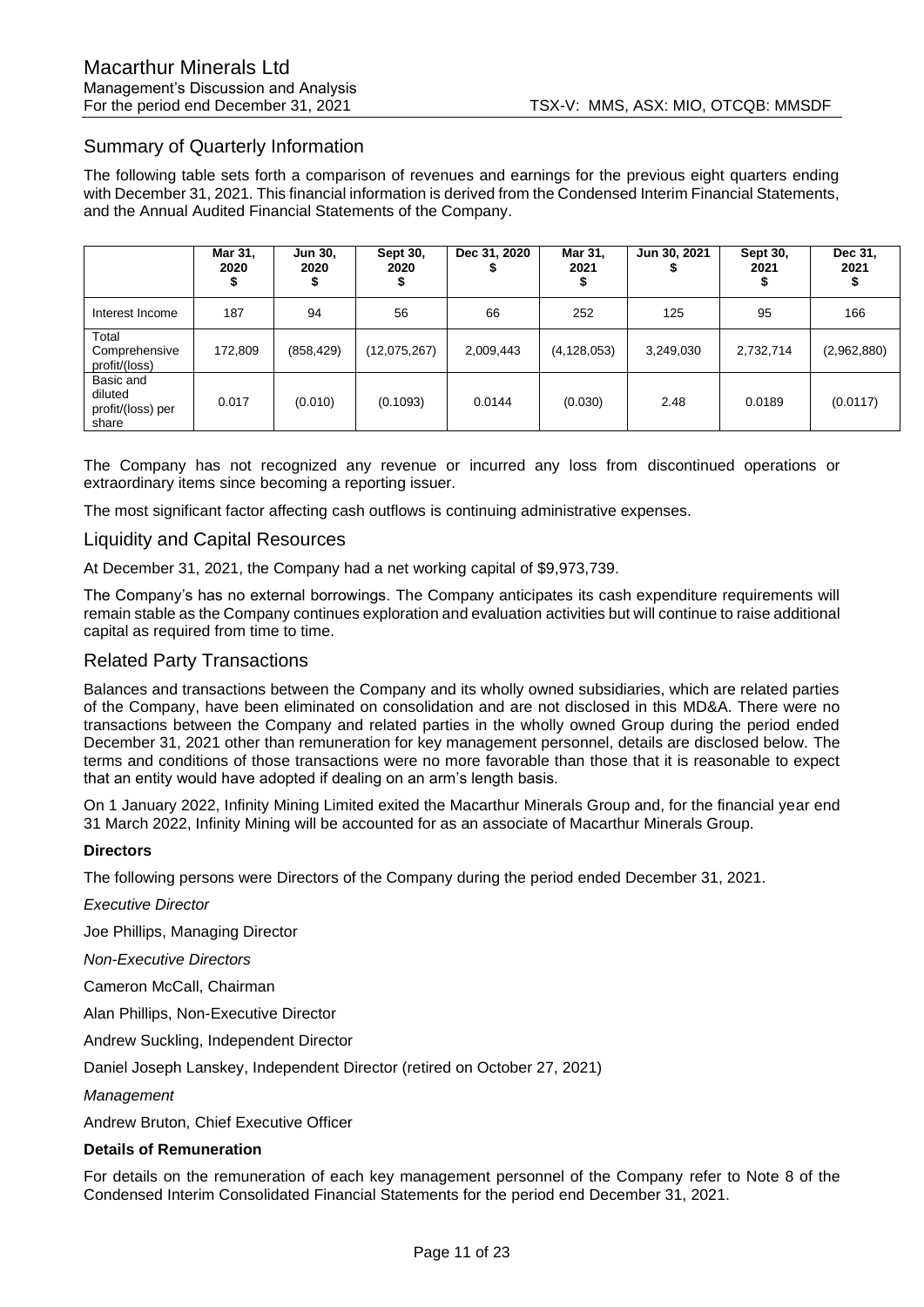## Related Party Transactions (Cont'd)

#### **Other transactions with key management personnel**

A number of key management personnel, or close members of their family, hold positions in other entities that result in them having significant influence over those entities for the purposes of International Accounting Standard ("IAS") 24. Where transactions are entered into with those entities the terms and conditions are no more favorable than those that it is reasonable to expect the entity would have adopted if dealing on an arm's length basis. The Company did not enter into any transactions with entities over which key management personnel have significant influence during the period and the corresponding prior period.

### **Commitments**

#### **Exploration expenditures**

Certain future exploration expenditures are required to be undertaken by the Company as a minimum retention for exploration permits. These expenditures are set out in Note 5 to the Condensed Interim Consolidated Financial Statements for the period ended December 31, 2021. Apart from the above, the Company has no other material commitments at the balance sheet date.

### Off-Balance Sheet Arrangements

The Company has not engaged in any off-balance sheet arrangements such as obligations under guarantee contracts, nor has it any retained or contingent interests in assets transferred to an unconsolidated entity. The Company has not committed to any obligations under any derivative instruments or any obligation under a material variable interest in an unconsolidated entity that provides financing, liquidity, market risk or credit risk support to the Company or engages in leasing, hedging or research and development services with the Company.

### Risks and Uncertainties

The Company is subject to a number of risk factors due to the nature of its business and the present stage of exploration and evaluation. The following risk factors should be considered:

#### **GENERAL**

The Company is an Australian company listed on the TSX-V, ASX and OTCQB and engaged in the exploration and evaluation of mineral properties in Australia and in the United States.

The recoverability of the Mineral Resources and Mineral Reserves are dependent upon the ability of the Company to obtain the necessary financing to continue exploration and evaluation of its properties, and upon future profitable production or proceeds from the disposition of the properties.

Resource exploration and evaluation is a speculative business and involves a high degree of risk, including, among other things, unprofitable efforts resulting both from the failure to discover mineral deposits and from finding mineral deposits which, though present, are insufficient in size and grade at the then prevailing market conditions to return a profit from production. The marketability of natural resources which may be acquired or discovered by the Company will be affected by numerous factors beyond the control of the Company.

The marketability of natural resources which may be acquired or discovered by the Company will be affected by numerous factors beyond the control of the Company.

These factors include market fluctuations, the proximity and capacity of natural resource markets, government regulations, including regulations relating to prices, taxes, royalties, land use, infrastructure, importing and exporting of minerals and environmental protection. The exact effect of these factors cannot be accurately predicted, but the combination of these factors may result in the Company not receiving an adequate return on invested capital.

The amount of the Company's administrative expenditures is related to the level of financing and exploration and evaluation activities that are being conducted, which in turn may depend on the Company's recent exploration and evaluation experience and prospects, as well as the general market conditions relating to the availability of funding for exploration and evaluation stage resource companies. Consequently, the Company does not acquire properties or conduct exploration and evaluation work on them on a pre-determined basis and as a result there may not be predictable or observable trends in the Company's business activities and comparisons of financial operating results with prior years may not be meaningful.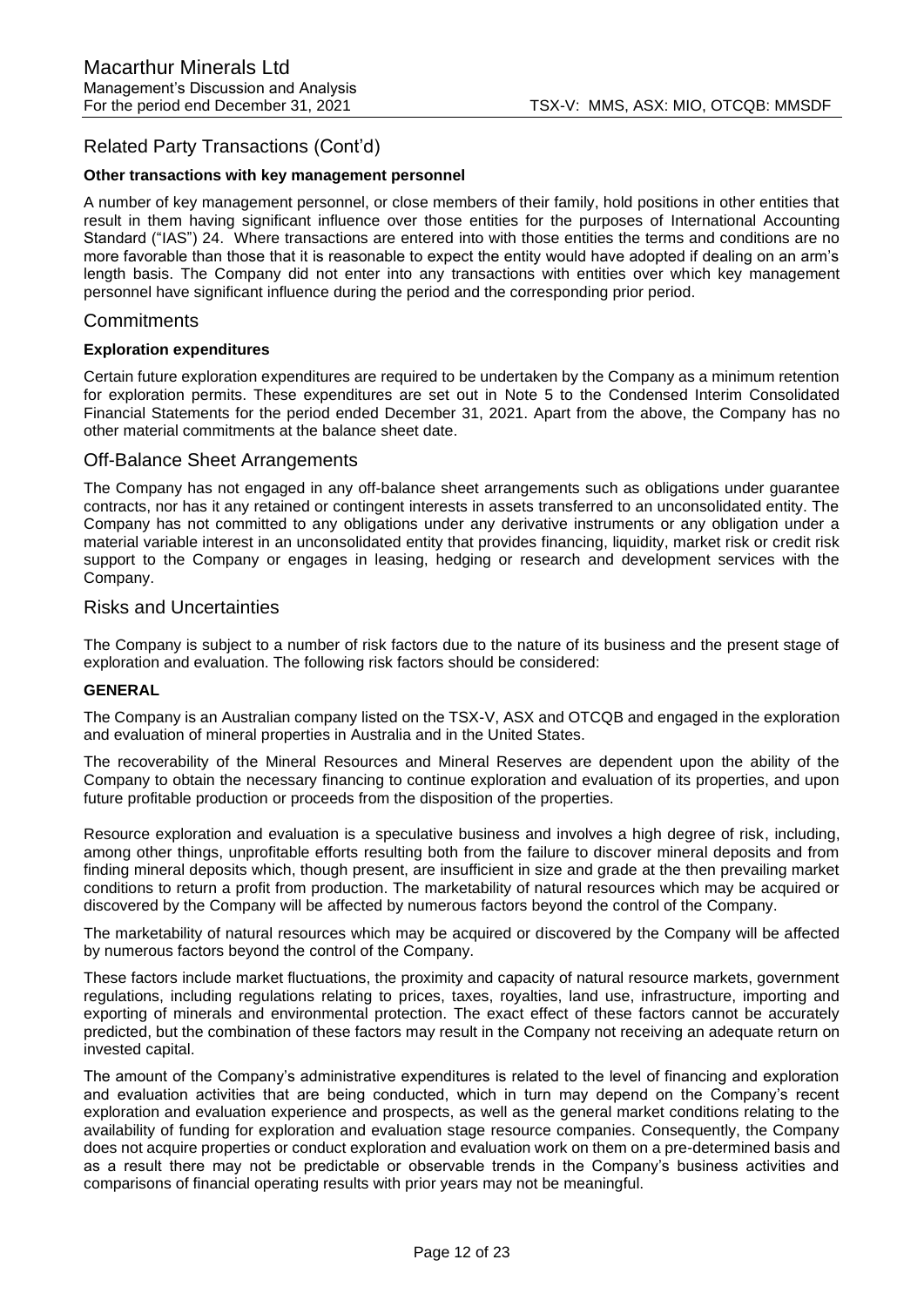The Directors of the Company will, to the best of their knowledge, experience and ability (in conjunction with their management) endeavor to anticipate, identify and manage the risks inherent in the activities of the Company, but without assuming any personal liability for the same, with the aim of eliminating, avoiding and mitigating the impact of risks on the performance of the Company and its securities.

## **RISKS RELATING TO THE BUSINESS OF THE COMPANY**

#### **Going Concern (Trends)**

The Company's financial success is dependent upon the discovery of commercial Mineral Resources on its projects which could be economically viable to develop. Such development could take several years to complete and the resulting income, if any, is difficult to determine at this time. The sales value of any mineralization discovered by the Company is largely dependent upon factors beyond the Company's control, such as the market value of the products produced.

Other than as disclosed herein, the Company is not aware of any trends, uncertainties, demands, commitments or events which are reasonably likely to have a material effect on the Company's sales or revenues, income from continuing operations, profitability, liquidity or capital resources, or that would cause reported financial information not necessarily to be indicative of future operating results or financial condition.

#### **Going Concern (Funding)**

There are 4,101,275 warrants and 12,862,618 options due to expire in the next 3-9 months, and if they were to be exercised in accordance with the terms and conditions of the warrants, this will result in a cash inflow of up to CAD\$1,640,510 and A\$11,351,356.

On 1 January 2022, Infinity Mining Limited was deconsolidated from the Macarthur Minerals Group, resulting in the actual cash at bank balance for Macarthur \$1,077,301.

The Company has a \$20million equity finance facility with L1 Capital ("Facility"). The Facility is an "at call" facility which entitles the Company to issue shares to L1 over 39 months under "Placement Notice(s)" which may be drawn upon and applied at the Group's discretion to meet its operating needs and minimum financial requirements regarding its tenement obligations. The Facility will expire on 13 October 2023.

The Group will continue to monitor avenues to expand its key strategic assets whether this be in the form of additional equity raising or debt funding.

#### **Reliance on Key Personnel (Management and Directors)**

The Company's development to date has largely depended, and in the future will continue to depend on the efforts of key management. Loss of any of these people could have a material adverse effect on the Company and its business, and therefore the trading price of its shares.

In this sense the Company has been, and continues to be, particularly reliant on the following directors and officers:

- Cameron McCall Chairman
- Joe Phillips Managing Director
- Andrew Bruton CEO
- Alan Phillips Non-Executive Director
- Andrew Suckling Non-Executive Director

The Company maintains Accident and Health Insurance for the Key Personnel (Managing Director and CEO).

#### **Risk of the General Market and Economic Conditions**

Changes in the general economic climate in which Macarthur Minerals operates may adversely affect its financial performance, its exploration and evaluation activities, and its ability to fund those activities. Factors that may contribute to that economic climate include changes in global and/or domestic economic conditions, the general level of economic activity, movements in interest rates and inflation, currency exchange rates and other economic factors.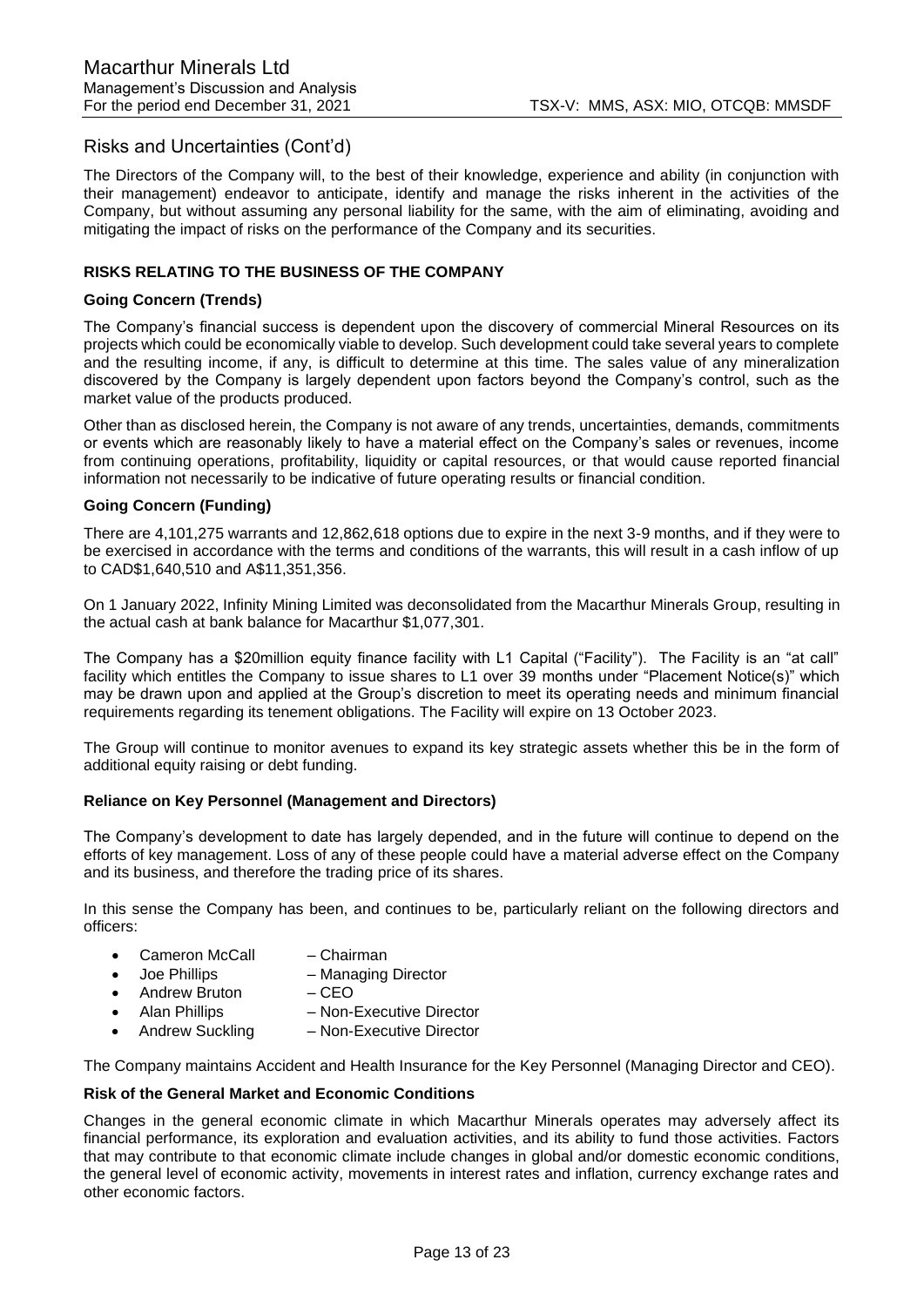The price of commodities, and level of activity within the mining industry will also be of particular relevance to Macarthur Minerals. Neither Macarthur Minerals, nor the directors, warrant the future performance of the Company or any return on an investment in Macarthur Minerals.

## **Competitive Conditions Risk**

The resource industry can be intensively competitive, and a number of other hematite, magnetite gold, and lithium deposits have already been developed and are under development in Australia. The Company competes with other mining companies for the acquisition of mineral claims and other mining interests, access to infrastructure as well as for the recruitment and retention of qualified employees and contractors.

The Company may be unable to acquire additional attractive mining properties on terms it considers to be acceptable. The inability of the Company to acquire attractive mining properties would result in difficulties in it obtaining future financing and profitable operations.

The Company competes with many other companies that have substantially greater financial resources than the Company and our ability to compete is dependent on being able to raise additional funds as and when required.

## **Risk that the Company has a Limited Operating History**

The Company has limited experience in placing resource properties into production, and its ability to do so will be dependent upon using the services of appropriately experienced personnel or entering into agreements with other major resource companies that can provide such expertise. There can be no assurance that the Company will have available to it the necessary expertise when and if the projects come into production.

The Company has experienced losses in previous years of its operations. There can be no assurance that the Company will operate profitably in the future, if at all. As at December 31, 2021 the Company's accumulated losses were \$54,939,935.

#### **Risk of Conflict of Interest**

Certain officers and directors of the Company may be officers and/or directors of, or are associated with, other natural resource companies that acquire interests in mineral properties. Such associations may give rise to conflicts of interest from time to time.

Conflicts of interest affecting the directors and officers of Macarthur Minerals will be governed by Macarthur Minerals' "Code of Conduct", the Constitution of Macarthur, the Directors Conflict of Interests Policy, the provisions of the *Corporations Act 2001* (C'th) and other applicable laws and relevant stock exchange policies and requirements.

The directors are required by law, to act honestly and in good faith with a view to the best interests of the Company.

In the event that such a conflict of interest arises at a meeting of the directors, a director affected by the conflict must disclose the nature and extent of their interest and abstain from voting for or against matters concerning the matter in respect of which the conflict arises.

### **Insurance Risk**

Macarthur Minerals' operations are subject to all of the risks and hazards typically associated with the exploration and evaluation of minerals. Macarthur Minerals maintains and intends to maintain insurance that is within ranges of coverage that believes to be consistent with industry practice and having regard to the nature of activities being conducted. No assurance however, can be given that Macarthur Minerals will be able to obtain such insurance coverage at reasonable rates or that any coverage it arranges will be adequate and available to cover any such claims.

The occurrence of an event that is not covered or fully covered by insurance could have a material adverse effect on the business, financial condition and results of Macarthur Minerals. Insurance of all risks associated with exploration and evaluation is not always available and where available the costs may be prohibitive.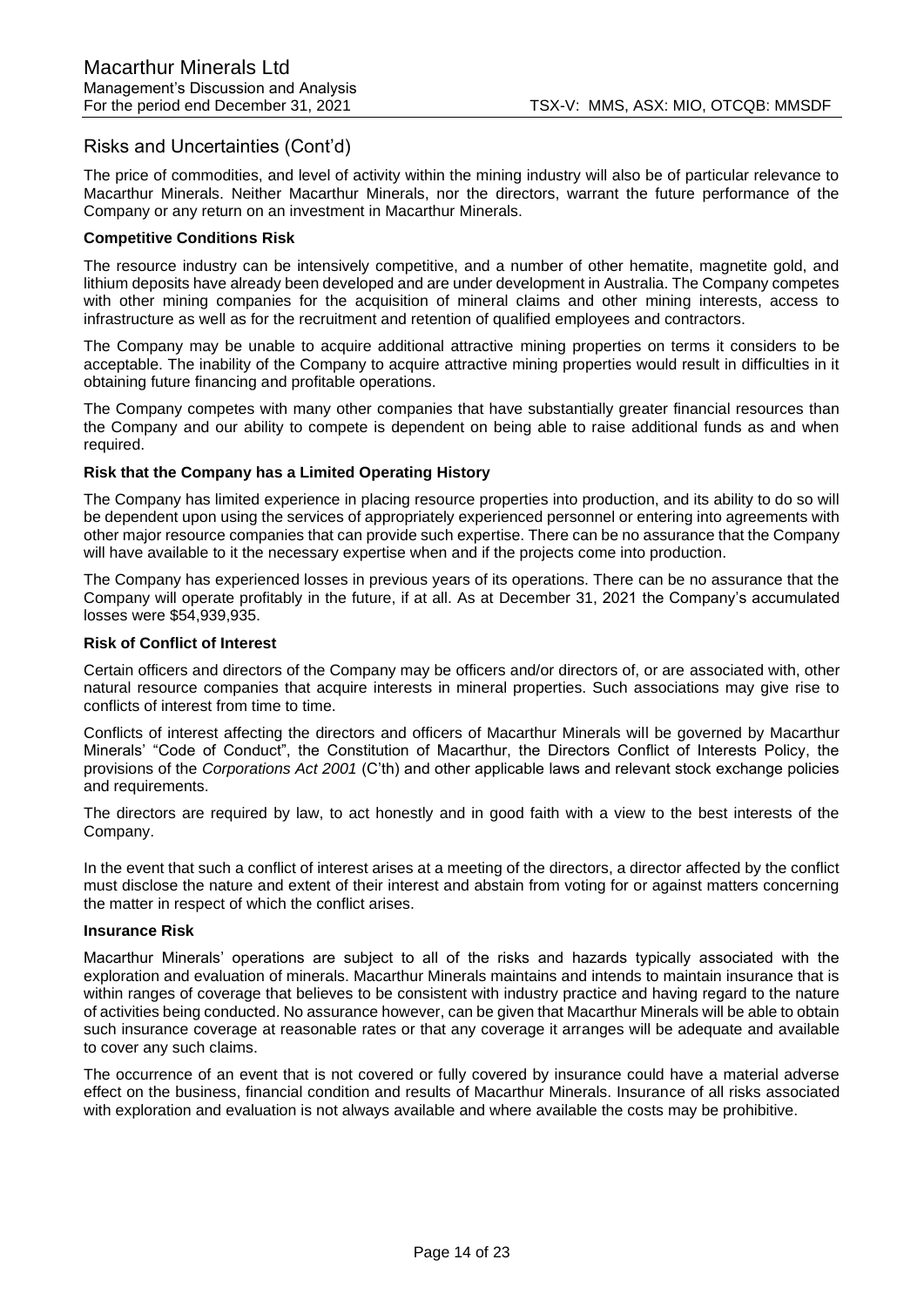## **Risk of Terrorist Attack or Other Sustained Armed Conflicts**

Terrorist activities, anti-terrorist efforts or other armed conflict involving Canada, United States or Australia or their interests abroad may adversely affect the Canadian, United States, Australian and global economies. If events of this nature occur and persist, the associated political instability and societal disruption could reduce overall demand for commodities potentially putting downward pressure on prevailing commodity prices and adversely affect the Company's activities.

## **RISK FACTORS RELATING TO FINANCE**

#### **Liquidity Risk (Solvency Risk)**

Liquidity risk is the risk that the Company will not be able to meet its financial obligations as they fall due. The Company has in place a rigorous planning and budgeting process to help determine the funds required to meet its operating and growth objectives. The Company prepares cash forecasts and maintains cash balances to meet short- and long-term cash requirements.

There are 4,101,275 warrants and 12,862,618 options due to expire in the next 3-9 months, and if they were to be exercised in accordance with the terms and conditions of the warrants, this will result in a cash inflow of up to CAD\$1,640,510 and A\$11,351,356. The Company has a \$20million equity finance facility with L1 Capital ("Facility"). The Facility is an "at call" facility which entitles the Company to issue shares to L1 over 39 months under "Placement Notice(s)" which may be drawn upon and applied at the Group's discretion to meet its operating needs and minimum financial requirements regarding its tenement obligations. The Facility will expire on 13 October 2023.

The Group will continue to monitor avenues to expand its key strategic assets whether this be in the form of additional equity raising or debt funding.

#### **Commodity Price Risk**

The Company's future revenues, if any, are expected to be in large part derived from the mining and sale of minerals or interests related thereto. The price of various minerals has fluctuated widely, particularly in recent years, and is affected by numerous factors beyond the Company's control including international economic, financial and political conditions, expectations of inflation, international currency exchange rates, interest rates, global or regional consumptive patterns, speculative activities, levels of supply and demand, increased production due to new mine developments and improved mining and production methods, availability and costs of mineral substitutes, mineral stock levels maintained by producers and others and inventory carrying costs.

The effect of these factors on the price of various minerals, and therefore the economic viability of the Company's operations cannot accurately be predicted. As the Company has not yet reached the mining stage, its exposure to price risk does not impact on the financial statements however price risk is a critical assumption for the Company's reported Scoping Studies and Preliminary Feasibility Study for the Lake Giles Iron Ore Projects ("Project Studies"). In addition, the oversupplied iron ore markets and depressed iron ore prices has previously constrained the Company's ability to fund further development of its Lake Giles Iron Ore Projects.

#### **Credit Risk**

Credit risk is the potential loss through non-performance by counterparties of financial obligations. The Company's primary exposure to credit risk is on its cash and cash equivalents and taxes receivable. The Company limits its exposure to credit risk by maintaining its financial liquid assets with high-credit quality financial institutions. Receivables are primarily interest receivable and goods and services tax due from the Australian Taxation Office.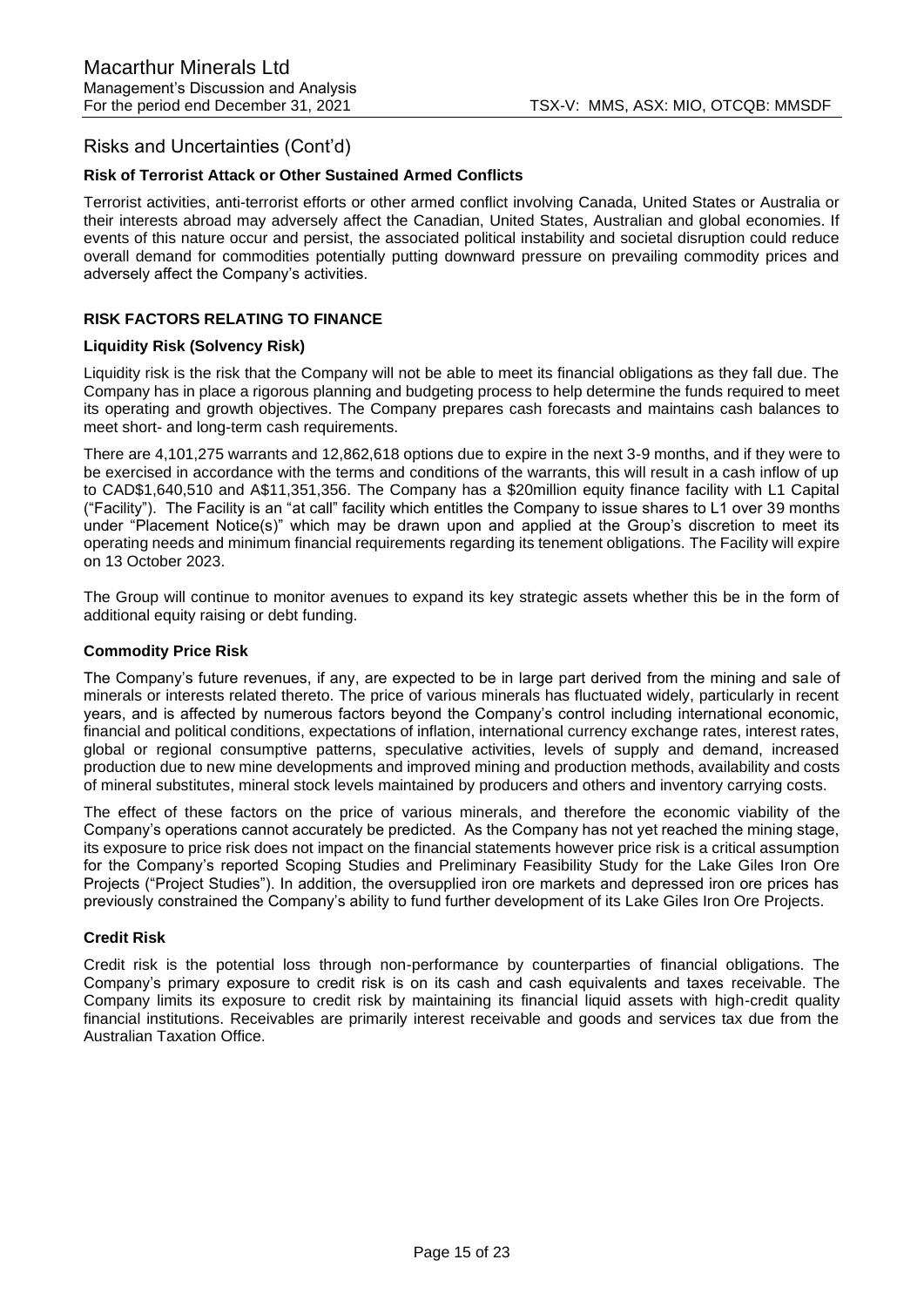## **Risk Related to the Economics of Developing Mineral Properties**

Substantial expenditures are required to establish reserves through drilling, to develop processes to extract minerals and to develop the mining and processing facilities and infrastructure at any site chosen for mining. Although substantial benefits may be derived from the discovery of a major mineralized deposit, no assurance can be given that minerals will be discovered in sufficient quantities to justify commercial operations or that the funds required for development can be obtained on a timely basis. The marketability of any minerals acquired or discovered may be affected by numerous factors which are beyond the Company's control and which cannot be predicted, such as market fluctuations, the proximity and capacity of milling facilities, mineral markets and processing equipment, and such other factors as government regulations, including regulations relating to royalties, allowable production, importing and exporting of minerals, and environmental protection.

Depending on the price of minerals produced, the Company may determine that it is impractical to commence commercial production.

### **Currency Risk**

The Company's revenues and expenses will be incurred in Australian dollars and US dollars, though its financings may be completed in Canadian dollars. Although the Company has taken certain steps to help mitigate foreign currency fluctuations, there is no assurance that the activities or products are or will continue to be effective. Accordingly, the inability of the Company to obtain or to put in place effective hedges could materially increase exposure to fluctuations in the value of the Canadian dollar relative to the Australian dollar. This could adversely affect the Company's financial position and operating results.

## **RISK FACTORS RELATING TO FINANCE**

#### **Interest Rate Risk**

Interest rate risk is the risk that the fair value of future cash flows of a financial instrument will fluctuate due to changes in market interest rates. The Company's cash equivalents are highly liquid and earn interest at market rates in short term fixed term deposits and variable chequing accounts. Due to the short-term nature of these financial instruments, fluctuations in market interest rates do not have a significant impact on the fair values of these financial instruments.

#### **Risk of Unforeseen Expenses**

While Macarthur Minerals is currently not aware of any expenses that may need to be incurred that have not been taken into account, if such expenses were subsequently incurred, the expenditure proposals of Macarthur Minerals may be adversely affected.

## **RISK FACTORS RELATING TO THE SECURITIES OF THE COMPANY**

#### **Risk of Share Price and Market Volatility**

The market price of shares can be expected to rise and fall in accordance with general market conditions and factors specifically affecting the Canadian, United States and Australian resources sector, Canadian, United States and Australian listed entities and exploration companies in particular. During the period ended December 31, 2021, the closing price per share of the Company fluctuated from a low of CAD\$0.295 to a high of CAD\$0.58.

There are a number of factors (both national and international) that may affect the share market price and neither Macarthur Minerals nor its directors have control over those factors. There can be no assurance that continual fluctuations in price will not occur.

Factors that could affect the trading price that are unrelated to Macarthur's performance include domestic and global commodity prices and economic outlook, fiscal and monetary policies, currency movements, and market perceptions of the attractiveness of particular industries. The shares carry no guarantee in respect of profitability, dividends, return on capital, price or degree of liquidity with which they trade on the TSX-V.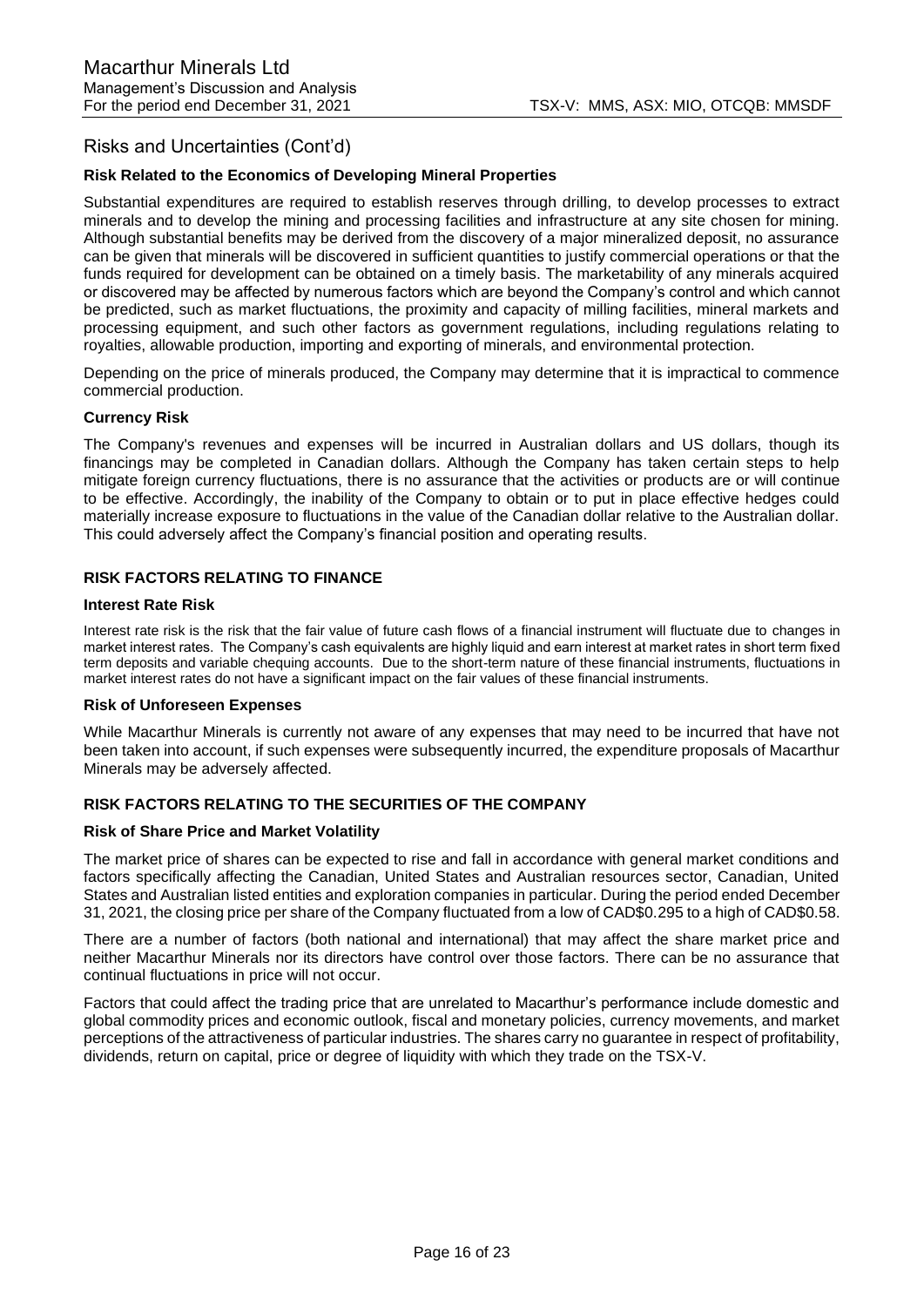#### **Shares Reserved for Issuance: Dilution Risk**

Capital raisings to meet funding and property commitments will result in dilution to the Company's shareholders. It is likely any additional capital required by the Company, as described above, may be raised through the issuance of additional equity securities which will result in dilution to the Company's existing shareholders. Further, the Company, from time to time, is required to issue shares to earn its interests in properties. Such property share issuances will also result in dilution to the Company's existing shareholders.

As at December 31, 2021, there were 4,455,000 stock options, 8,432,500 RSUs, 4,101,275 warrants and 12,862,618 options outstanding.

#### **Share Liquidity Risk**

Shareholders of the Company may be unable to sell significant quantities of the Company's shares into the public trading markets without a significant reduction in the price of their shares, if any at all. The majority of the Company's shares are held with institutional holders, which means that there is a usually low trading volume. The Company's market maker has the role of ensuring there is a buyer/seller if liquidity is too low. The Company may need to take action to continue to meet the listing requirements of the TSX-V, ASX and QTCQB or achieve listing on any other public listing exchange.

### **Dividends**

The Company currently does not pay dividends. Payment of dividends on the Company's shares is within the discretion of the Company's board and will depend upon the Company's future earnings, its capital requirements, financial condition, and other relevant factors. The Company does not currently intend to declare any dividends for the foreseeable future.

## **RISK FACTORS RELATING TO THE COMPANY'S PROPERTY INTERESTS**

Macarthur cannot guarantee that one or more of its tenements within the projects will not be challenged. Macarthur may not be able to ensure that it has obtained a secure claim to individual mineral properties or exploration rights and as a result the Company's ability to develop the projects may be constrained. Macarthur may not have conducted surveys of all of the claims in which it holds direct or indirect interests. A successful challenge could result in Macarthur being unable to operate on all or part of its tenements which could, in turn, affect the development of the projects.

In addition, Macarthur's interests in the projects are subject to various conditions, obligations and regulations imposed by the Western Australian and Government Department of Mines, Industry, Regulation and Safety. If the necessary approvals are refused, Macarthur Minerals will suffer a loss of the opportunity to undertake further exploration, or development, of the tenement. Macarthur currently knows of no reason to believe that current applications will not be approved, granted or renewed.

Lack of funding to satisfy minimum expenditure obligations in respect of any tenements, contractual expenditure obligations (any option, joint venture or farm in agreements the Company may enter into), may result in forfeiture of its tenements or termination of such agreements. The Company may also be unable to meet its share of costs incurred under any Tenement Acquisition Agreements and the Company may have the tenement interests subject to such agreements reduced as a result or even face termination of such agreements. In order to secure ownership of these properties, additional financing will be required. Failure of the Company to make the requisite payments in the prescribed time periods will result in the Company losing its entire interest in the subject property and the Company will no longer be able to conduct certain aspects of its business as described in this MD&A.

The Company requires land access in order to perform exploration and development activities, which can be affected by land ownership and require related compensation arrangements with landowners or occupiers.

Where possible the Company will work with tenement and landowners to obtain required rights of access but unless such rights are obtained, or if there is a dispute, the Company's operations may be adversely affected or delayed.

Macarthur's project areas may contain sites of cultural significance, which would need to be avoided when carrying out field programs and potential project development.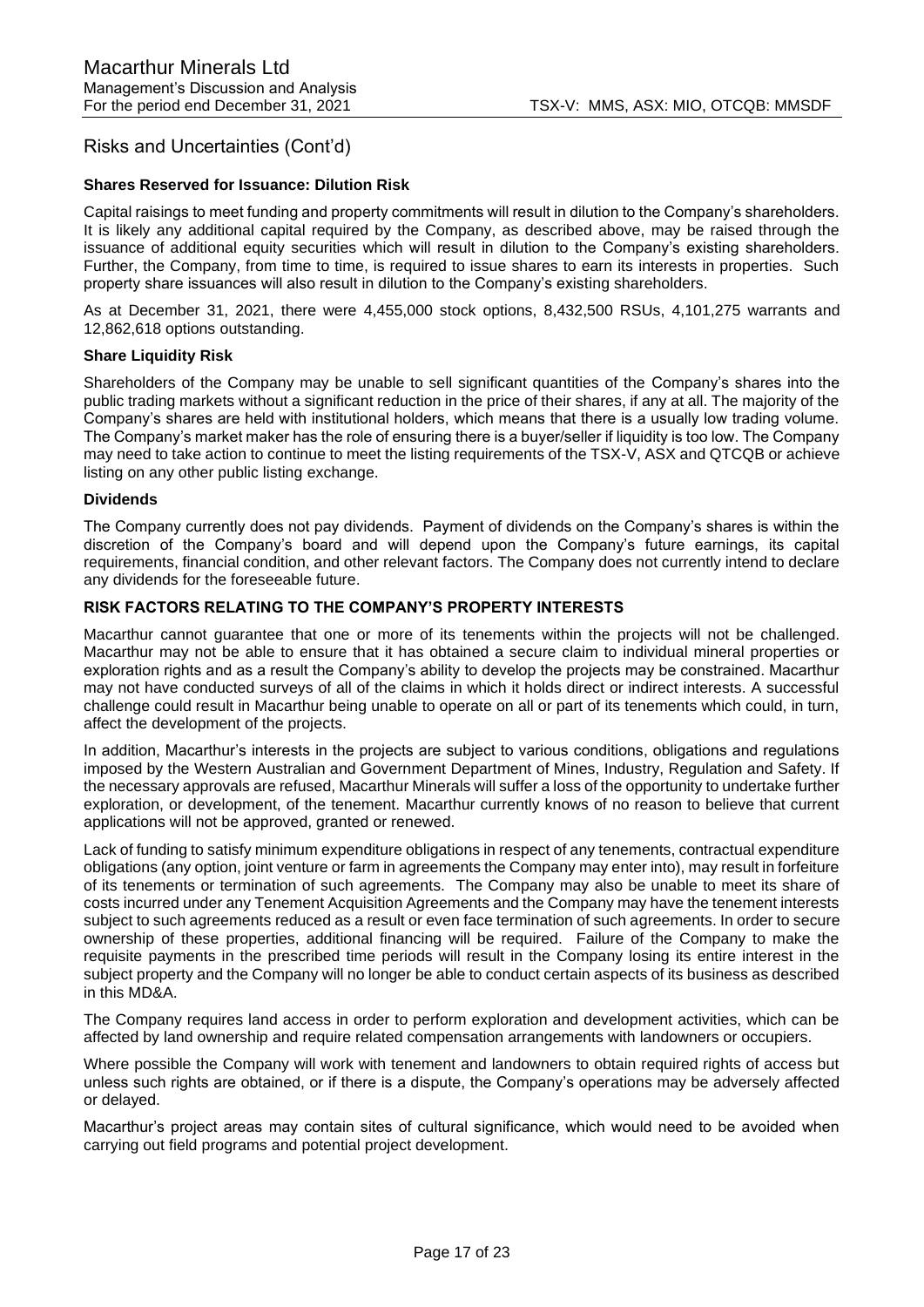### **Environmental Factors and Protection Requirements**

The Company is currently engaged in exploration and evaluation activities with limited environmental impact and actively engages with government departments to ensure open communication and accurate assessment of environmental approvals. All phases of the Company's operations are subject to environmental regulation in the jurisdictions in which it operates. Environmental legislation is evolving in a manner which requires stricter standards and enforcement, increased fines and penalties for non-compliance, more stringent environmental assessments of proposed projects and a heightened degree of responsibility for companies and their officers, directors and employees.

There is no assurance that future changes in environmental regulation, if any, will not adversely affect the Company's operations. There are no assurance that regulatory and environmental approvals will be obtained on a timely basis or at all. The cost of compliance with changes in governmental regulations has the potential to reduce the profitability of operations or to preclude entirely the economic development of a property.

Environmental hazards may exist on the properties which are unknown to the Company at present which have been caused by previous or existing owners or operators of the properties. Limited environmental incidents may be covered under existing insurance policies. Environmental assessments of proposed projects carry a heightened degree of responsibility for companies and directors, officers and employees.

#### **Risk related to Infrastructure and Development**

There are numerous activities that need to be completed in order to successfully commence production of minerals from the projects, including, without limitation, negotiating final terms of export capacity, negotiating rail and road haulage contracts, optimizing the mine plan, locating an adequate supply of fresh and saline water (for mineral processing and dust suppression), acquisition of the right to establish a rail siding, negotiating contracts for the supply of power, for the sale of minerals and for shipping, updating, renewing and obtaining, as required, all necessary permits including, without limitation, mining and environmental permits, local government road haulage approvals and handling any other infrastructure issues.

There is no certainty that the Company will be able to successfully negotiate these contracts, put these matters in place and secure these necessary resources. Most of these activities require significant lead times and the Company will be required to manage and advance these activities concurrently in order to commence production.

It is not unusual in developing a resources project to experience unexpected problems and delays in infrastructure delivery and project development. A failure or delay in the completion of any one of these activities may delay production, possibly indefinitely, and will have a material adverse effect on the Company's business, prospects, financial performance and future results of operations.

#### **Estimates of Mineral Reserves and Resources – Lake Giles Iron Ore Projects**

The Company has estimated Inferred and Indicated Mineral Resources for the Ularring Hematite Project and Measured, Indicated and Inferred Mineral Resources for the Moonshine Magnetite Project. The Mineral Resources are estimates only and are based on interpretations, knowledge, experience and industry practice which may change when new techniques or information becomes available. No assurances can be given that an Ore Reserve can be delineated which is based on economic conditions at the time. Applicants should be aware that inclusion of material in a Mineral Resource estimate does not require a conclusion that material may be economically extracted at the tonnages indicated, or at all. Mineralisation only qualifies to be categorised as an Ore Reserve once it has been demonstrated to be economically recoverable and appropriate modifying factors applied to the Mineral Resource estimates. Estimates that are valid when made may change significantly when new information becomes available. In addition, Iron Ore price fluctuations, as well as increased production costs or reduced throughput and/or recovery rates, may render reserves and resources uneconomic and so may materially affect the estimates.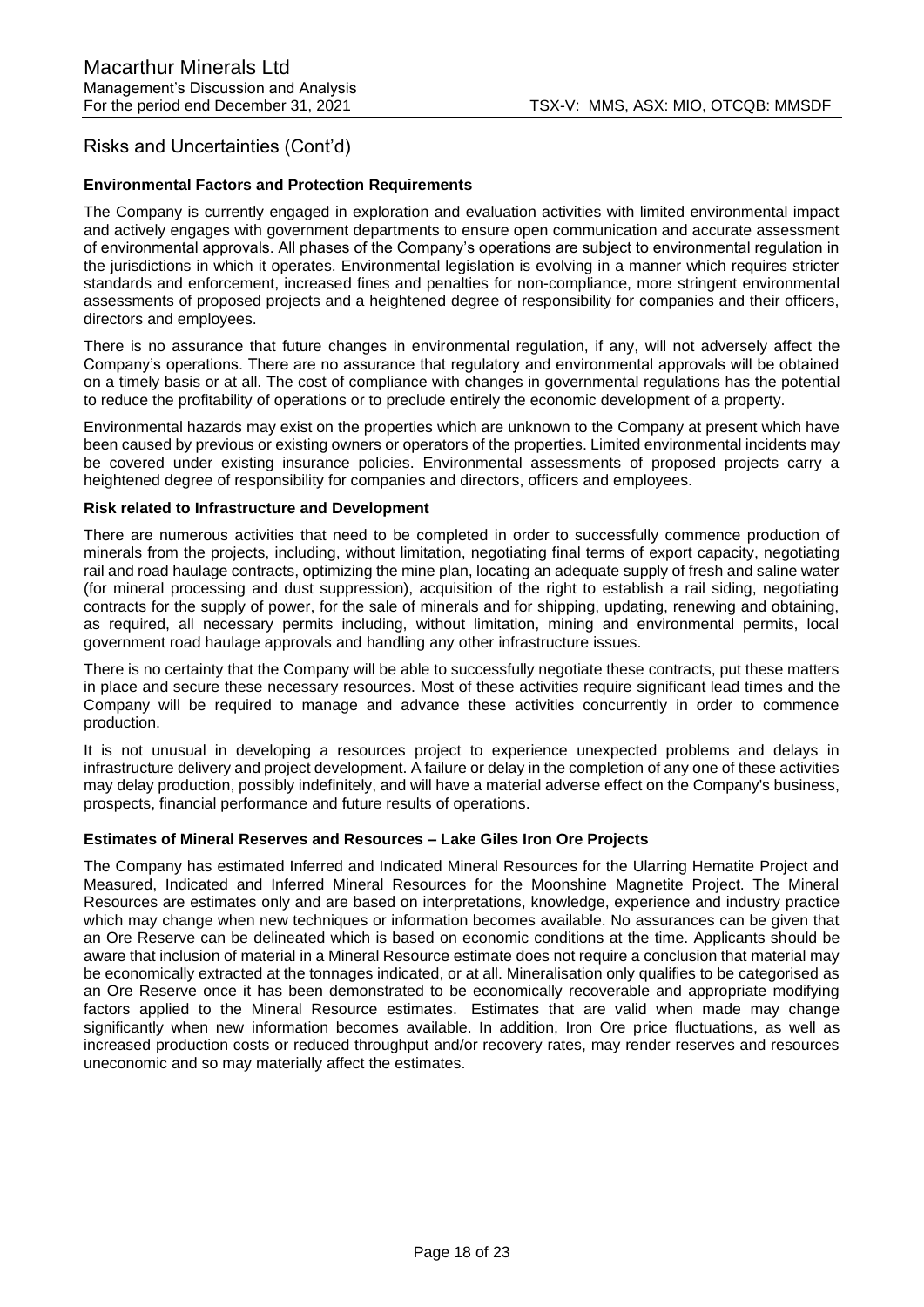### **Risk of Reliance on and Relevance of Project Studies – Lake Giles Iron Ore Projects**

The Company's Project Studies are evaluations of potential development of a project at a given time taking many factors into account. No assurance can be given that the process, methodology or plan of development included in a Project Study will be progressed and included in further studies. Project Studies are based on existing resource estimates and market conditions and consequently, market fluctuations, varied logistics or production costs or recovery rates may render the results of existing Project Studies uneconomic and may ultimately result in a future study being very different.

The Company's ability to rely on results from Project Studies would be affected due to the time-based nature of the studies which may adversely affect the Company as it may need to repeat certain aspects of the Project Studies with new results and current market conditions.

#### **Risk of Restrictive Access to the Projects**

Macarthur's projects are located in areas which can be difficult to access at times. During this period, costs associated with the Company carrying on its business may significantly increase and exceed the amount allocated in the Company's budget, and in certain circumstances may prevent the Company from being able to conduct its drilling or significant operations on the relevant lands.

In addition, natural events, such as cyclones, floods, and fire, which are beyond the control of Macarthur, could prevent access to its tenements or offices or otherwise affect the Company's ability to undertake planned exploration or evaluation or development (and potentially production) and, as a result, could have a material adverse effect on the Company.

Current COVID-19 travel (including mandatory vaccination requirements, where relevant) and regional access related restrictions could have the potential to impede access to the Projects from time to time.

#### **Risk of Accuracy of Exploration Maps and Diagrams**

Macarthur has commissioned and produced numerous diagrams and maps to help identify and describe the tenements and the targets sought on those tenements. Maps and diagrams should only be considered an indication of the current intention in relation to targets and potential areas for exploration and drilling, which may change.

#### **RISK FACTORS RELATING TO MINING GENERALLY**

#### **Mineral Exploration and Evaluation Risk**

The projects are in the exploration and evaluation stage. Evaluation of the Company's properties will only proceed upon obtaining satisfactory exploration results. Mineral exploration and evaluation involve a high degree of risk and few properties which are explored are ultimately developed into producing mines.

There is no assurance that mineral exploration and evaluation activities will result in the discovery and development of a body of commercial minerals on any of the Company's properties. Several years may pass between the discovery of a deposit and its exploitation. Most exploration projects do not result in the discovery of commercially mineralized deposits.

#### **Operating Hazards and Risks**

Mineral exploration involves many risks, which even a combination of experience, knowledge and careful evaluation may not be able to overcome. The operations in which the Company has a direct or indirect interest will be subject to all the hazards and risks normally incidental to exploration, evaluation, development and production of resources, any of which could result in work stoppages and damage to persons or property or the environment and possible legal liability for any and all damage. Fires, power outages, labor disruptions, flooding, explosions, cave-ins, landslides and the inability to obtain suitable or adequate machinery, equipment or labor are some of the risks involved in the operation of mines and the conduct of exploration programs.

The mining industry is subject to occupational health and safety laws and regulations which change from time to time and may result in increased compliance costs or the potential for liability and even personal liability for management and directors. It is Macarthur Minerals' intention to mitigate this risk by operating to the highest occupational health and safety standards.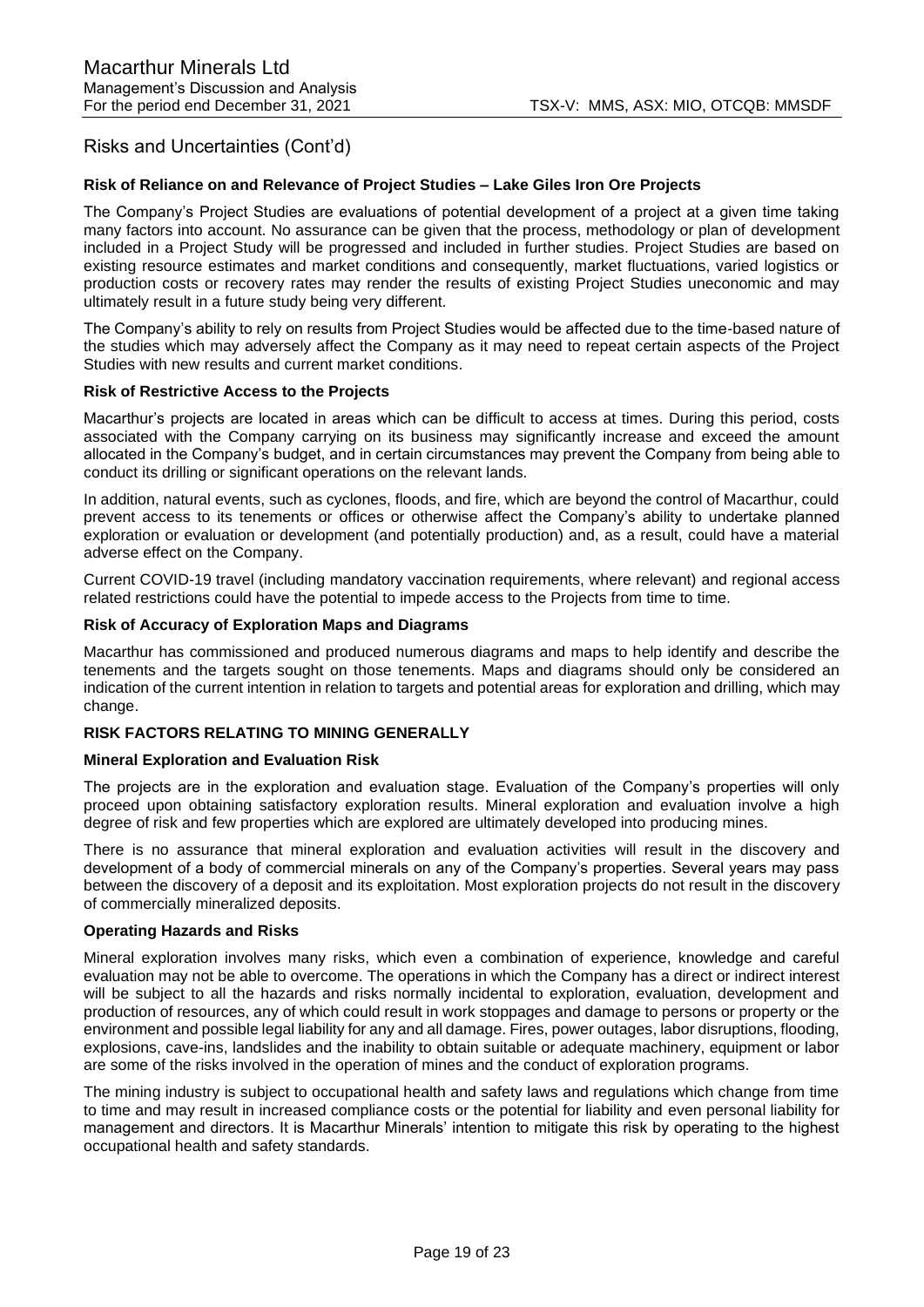Although the Company will, when appropriate, secure liability insurance in an amount which it considers adequate, the nature of these risks is such that liabilities might exceed policy limits, the liability and hazards might not be insurable, or the Company might elect not to insure itself against such liabilities due to high premium costs or other reasons, in which event the Company could incur significant costs that could have a material adverse effect upon its financial condition.

#### **Risk of Availability of Labour**

Macarthur will require skilled labour workers and professionals in order to operate its activities. Industrial disruptions, work stoppages and accidents in the course of the Company's operations could result in losses and delays, which may adversely affect profitability.

The Company may experience a skills shortage. Due to the high demand for skilled and unskilled labour, there is a growing expectation of higher wages. Macarthur strives to employ the best people however this can come at a high price or may delay operations should it not be able to attain and retain those people.

## **RISK FACTORS RELATING TO GOVERNMENT**

#### **Risk of Increased Government Policy and Imposition of Tax**

Changes in relevant taxation, interest rates, other legal, legislative and administrative regimes, and government policies in Australia, may have an adverse effect on the operations and financial performance of Macarthur Minerals and, ultimately, the market price of its securities.

In addition to the normal level of income tax imposed on all industries, Macarthur Minerals may be required to pay government royalties, indirect taxes, GST and other imposts which generally relate to revenue or cash flows. Industry profitability can be affected by changes in government taxation policies.

#### **Risk of Greater Governmental Regulation**

Exploration, evaluation, development and operations on the Company's properties are affected to varying degrees by government regulations relating to such matters as: (i) environmental protection, health, safety and labor; (ii) mining law reform; (iii) restrictions on production, price controls, and tax increases; (iv) maintenance of claims; (v) tenure; and (vi) access to and use of property. There is no assurance that future changes in such regulations, if any, will not adversely affect the Company's operations. Changes in such regulations could result in additional expenses and capital expenditures, availability of capital, competition, reserve uncertainty, potential conflicts of interest, title risks, dilution, and restrictions and delays in operations, the extent of which cannot be predicted.

Failure to obtain licenses and permits may adversely affect the Company's business as the Company would be unable to legally conduct its intended exploration or future development work, which may result in it losing its interest in the subject property.

As the Company's projects advance to the development stage, those operations will also be subject to various laws and regulations concerning development, production, taxes, labor standards, environmental protection, mine safety and other matters. In addition, new laws or regulations, governing operations and activities of mining companies could have a material adverse impact on any project in the mine development stage that the Company may possess.

## **RISK FACTORS RELATING TO THE COMPANY'S LEGAL OBLIGATIONS**

## **Contractual risk**

Macarthur Minerals is a party to various contracts. Whilst Macarthur Minerals will have various contractual rights in the event of non-compliance by a contracting party, no assurance can be given that all contracts to which Macarthur Minerals is a party will be fully performed by all contracting parties. Additionally, no assurance can be given that if a contracting party does not comply with any contractual provisions, Macarthur Minerals will be successful in enforcing compliance and recovering any loss in full.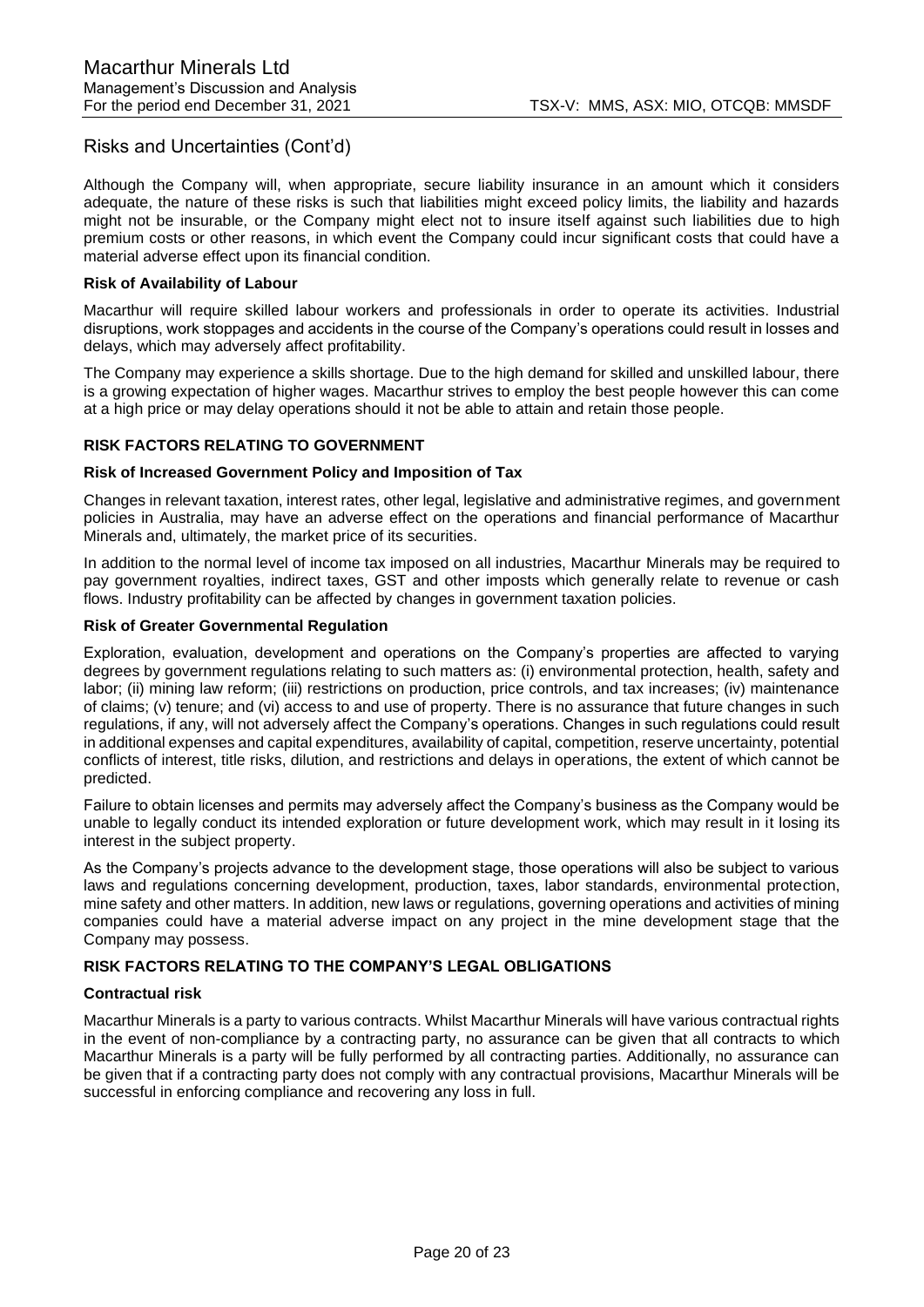## **Litigation Risk**

All industries, including the mining industry, are subject to legal claims that are with and without merit.

The Company is currently involved in legal proceedings. It's unlikely that the final outcome of these proceedings will have a material and adverse effect on the Company's financial condition or results of operations; however, defence and settlement costs can be substantial, even for claims that are without merit.

Due to the inherent uncertainty of the litigation process and dealings with regulatory bodies, there is no assurance that any legal or regulatory proceeding will be resolved in a manner that will not have a material and adverse effect on the Company's future cash flow, results of operations or financial condition.

The Company maintains Directors and Officers Liability insurance. The Company has provided an indemnity for each director and officer to the maximum extent permitted by law, against any liability for legal costs incurred in respect of liability incurred by them, as or by virtue of their holding office as and acting in the capacity of, an officer of the Company, except where the liability arises out of conduct involving lack of good faith or in breach of the law.

#### **Jurisdiction Risk**

All of the Company's assets are presently located in Australia and the United States and the Company may contract with international parties from time to time. It may be difficult or impossible to enforce judgments obtained in overseas courts predicated upon the civil liability provisions of the securities laws of those countries.

## Accounting Policies

Accounting policies, including new accounting standards and interpretations, followed by the Company are set out in Note 3 to the Condensed Interim Consolidated Financial Statements for the period ended December 31, 2021.

## Critical Accounting Estimates

The preparation of the financial report in conformity with IFRS requires that management make judgements, estimates and assumptions that affect the reported amounts in the financial report and disclosure of contingent assets and liabilities. Estimates and judgements are continually evaluated and are based on historical experience and best available current information, including expectations of future events that are believed to be reasonable under the circumstances. Actual results could differ from these estimates.

The estimates and judgements that affect the application of the Company's accounting policies and disclosures and have a significant risk of causing a material adjustment to the carrying amounts of assets, liabilities, income and expenses are discussed below.

#### (i) Share-based payment transactions

The Company measures the costs of equity-settled transactions with directors, officers, employees and consultants by reference to the fair values of the equity instrument. The fair value of equity-settled transactions is determined using the Black-Scholes options-pricing model as measured on the grant date. This model involves the input of highly subjective assumptions, including the expected price volatility of the Company's common shares, the expected life of the options, and the estimated forfeiture rate for market based vesting conditions.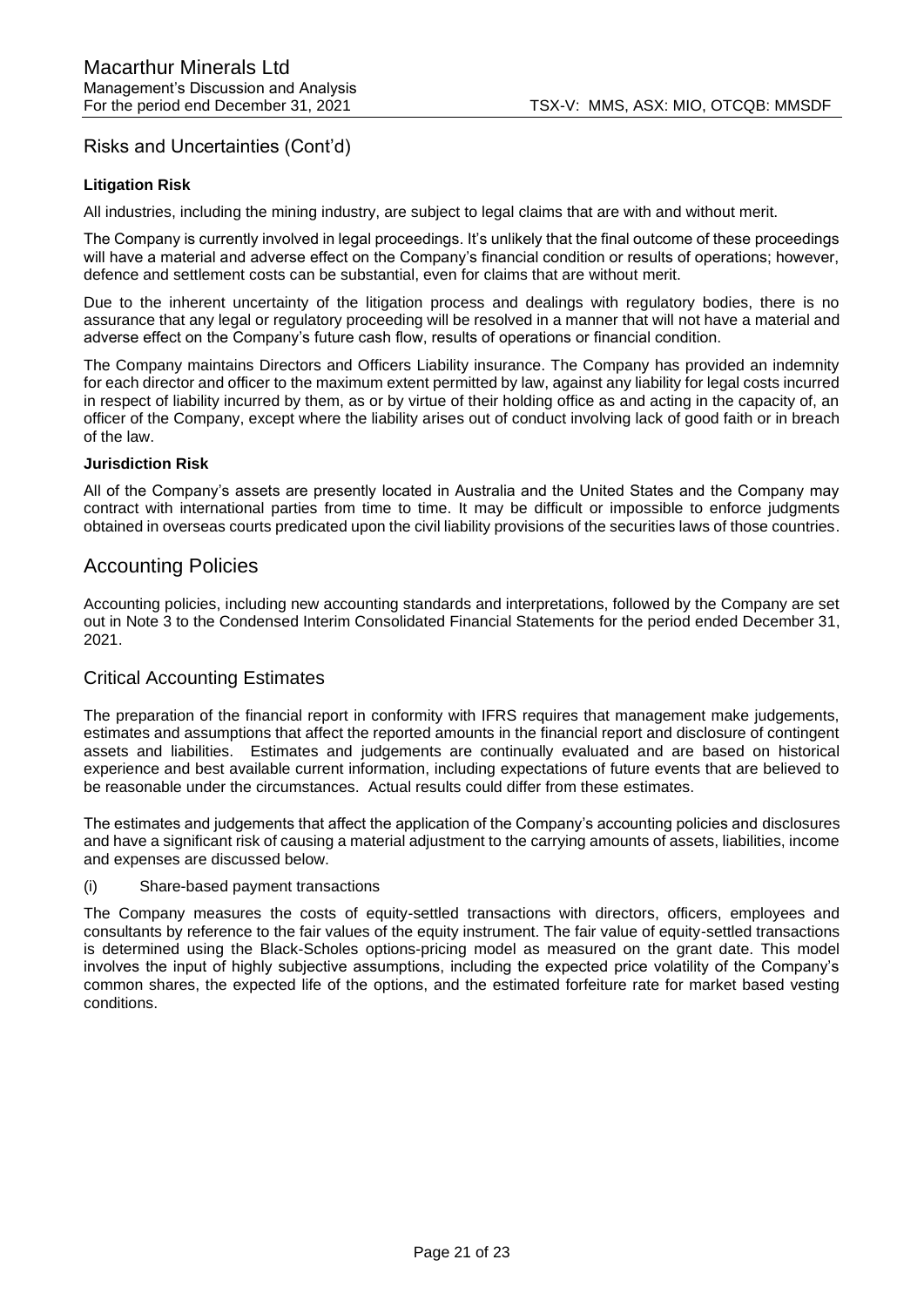## Critical Accounting Estimates (Cont'd)

#### (ii) Deferred tax assets

The Company considers whether the realization of deferred tax assets is probable in determining whether or not to recognize these deferred tax assets, as set out in Note 6 in the Audited Annual Financial Statements for the year ended March 31, 2021.

### (iii) Going concern

As set out in Note 2(b) in the Audited Annual Financial Statements for the year ended March 31, 2021, the Financial Report has been prepared on a going concern basis.

## Financial Instruments

The Company's principal financial instruments are comprised of cash, short term deposits and payables which approximate their fair market value due to the short-term nature of these instruments. The main risks arising from the Company's financial instruments are credit risk, interest rate risk and foreign currency risk. Refer to these Risks and Uncertainties section above and Note 12 to the Condensed Interim Consolidated Financial Statements for the period ended December 31, 2021.

## Disclosure Controls and Procedures

Although the Company is listed on the TSX-V, it maintains a set of disclosure controls and procedures designed to ensure that information required to be disclosed in filings is recorded, processed, summarized and reported within the time periods specified in the Canadian Securities Administrators' rules and forms. The Company's CEO and CFO have designed the Company's disclosure controls and procedures or caused them to be designed under their supervision to provide reasonable assurance that material information relating to the Company was made known to them and reported as required.

The Company's CEO and CFO oversee on an annual basis the evaluation of the effectiveness of the Company's disclosure controls and procedures and as at March 31, 2021 concluded that they are effective and provide reasonable assurance that material information relating to the Company was made known to them and reported as required.

## Internal Controls Over Financial Reporting ("ICFR")

Although the Company is listed on the TSX-V, ASX and OTCQB, the CEO and CFO are responsible for the design of ICFR, or for causing them to be designed under their supervision for evaluating the effectiveness of such internal controls to provide reasonable assurance regarding the reliability of financial reporting and the preparation and fair presentation of external financial statements in accordance with IFRS. Regardless of how well an internal control system is designed and operated, it can provide only reasonable, not absolute, assurance that it will prevent or detect all misstatements resulting from error or fraud due to the inherent limitations of any internal control system.

The CEO and CFO have overseen the evaluation of the design and effectiveness of the Company's ICFR based on the framework established in Internal Control – Integrated Framework (2013) issued by the Committee of Sponsoring Organizations of the Treadway Commission and concluded that the Company's ICFR was effective as of December 31, 2021. There were no significant changes that occurred during the period ended December 31, 2021, that have materially affected, or are reasonably likely to materially affect, the Company's ICFR.

The Company has not in any way limited the design of the ICFR and there were no material weaknesses related to its design as at December 31, 2021. The CEO and the CFO oversee all material transactions and related accounting records. The Audit Committee of the Company, with management, reviews the financial statements of the Company, on a quarterly and annual basis. The external auditor reviews on a quarterly basis and audits bi-annually and annually the Company's financial statements and disclosures.

While management and the board of directors of the Company work to mitigate the risk of a material misstatement in the Company's financial reporting, the Company's control system, no matter how well designed or implemented, can only provide reasonable, but not absolute, assurance of detecting, preventing and deterring errors and fraud.